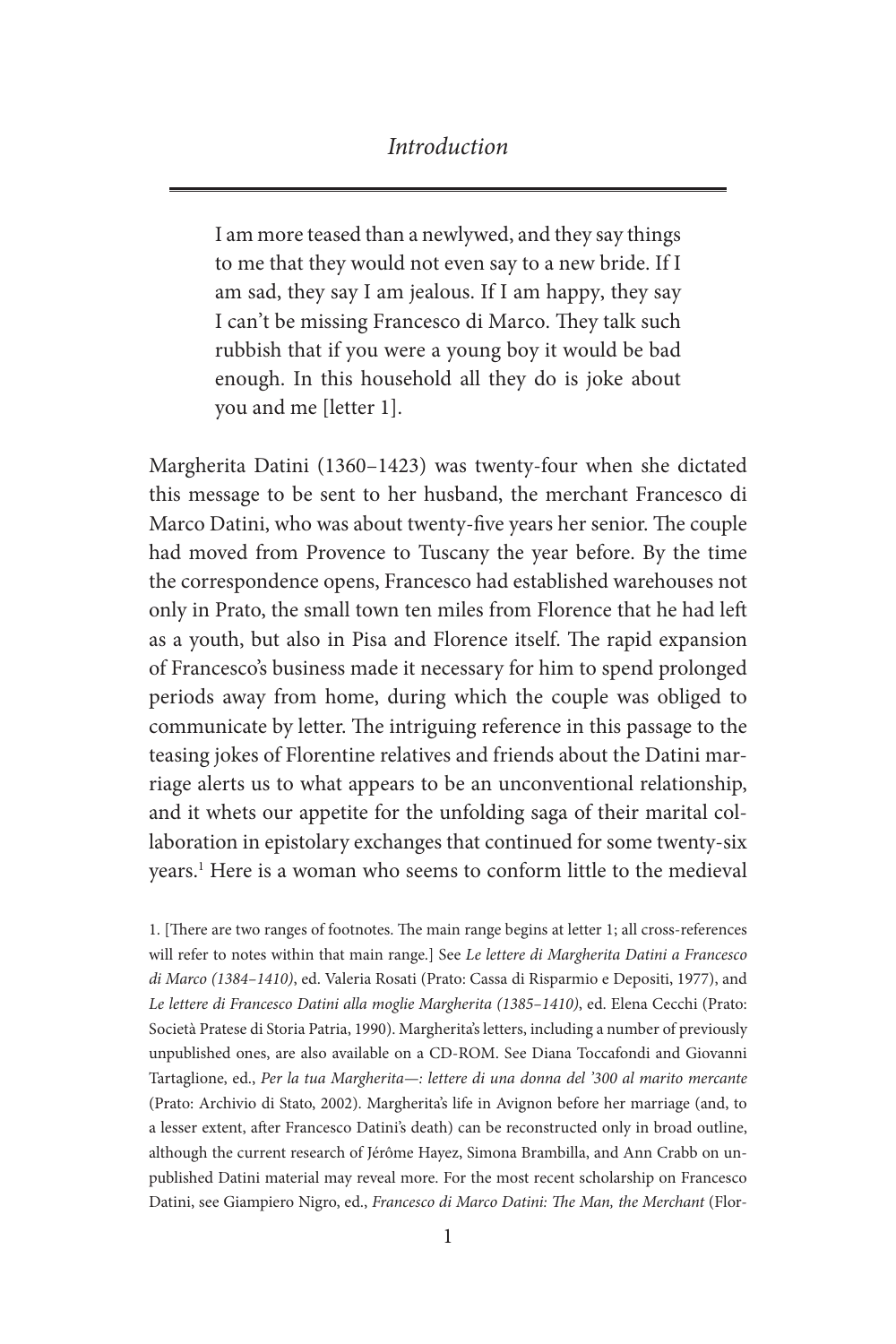stereotype of wifely virtue exemplified in its most extreme form in Giovanni Boccaccio's tale of patient Griselda.<sup>2</sup> Although Margherita admitted that she was not as obedient as a good wife ought to be, she regarded herself as sorely tested by an irascible and idiosyncratic husband who required her to conform to—and to go well beyond—traditional wifely roles.

Her letters to Francesco, here translated into English for the first time, provide a wealth of information about the societies of Prato and Florence, between which the Datinis divided their time.<sup>3</sup> Even more remarkably, the letters tell us a great deal about Margherita herself. She reveals her political views and the influence she could exert within Florentine patronage networks by virtue of her aristocratic connections.4 She also comments in detail on her household, the tasks her husband delegated to her, and the activities and personalities of the relatives and friends with whom she socialized. The complex portrait of everyday life and social relationships in the urban environments of late-medieval Tuscany that emerges from Margherita's letters is dramatically different from the static, limited view of women's lives presented in the prescriptive texts of her period.

Although letters constitute the largest category of early writing by women of western Europe, fourteenth-century examples are scarce, especially those from lay women. Among the few that have come to light are thirty-one letters of the Florentine Dora Guidalotti del Bene, also a merchant's wife and Margherita's contemporary, and

ence: Firenze University Press, 2010), and Paolo Nanni, *Ragionare tra mercanti: Per una rilettura della personalità di Francesco di Marco Datini (1335ca–1410)* (Pisa: Pacini, 2010).

<sup>2.</sup> In Boccaccio's tale (day 10, tale 10), Griselda remained docile and obedient to a husband who tested her virtue with ever more inventive forms of cruelty. Giovanni Boccaccio, *Decameron*, ed. Antonio Quaglio (Milan: Garzanti, 1974), 927–39.

<sup>3.</sup> We have translated all but one of the letters that are transcribed in the CD-ROM edition of Margherita's letters to Francesco. This most complete edition dates a much-damaged letter (folio 1401879) as 3.9.1400, but it is more likely to have been written in 1398. Only the date 3 September remains. Because of the difficulty of placing this letter chronologically and its fragmentary condition, we decided not to include it here. See note 548 in letter 218.

<sup>4.</sup> On this theme see Carolyn James, "Woman's Work in a Man's World: The Letters of Margherita Datini (1384–1410)," in Nigro, ed., *Francesco di Marco Datini*, 53–72.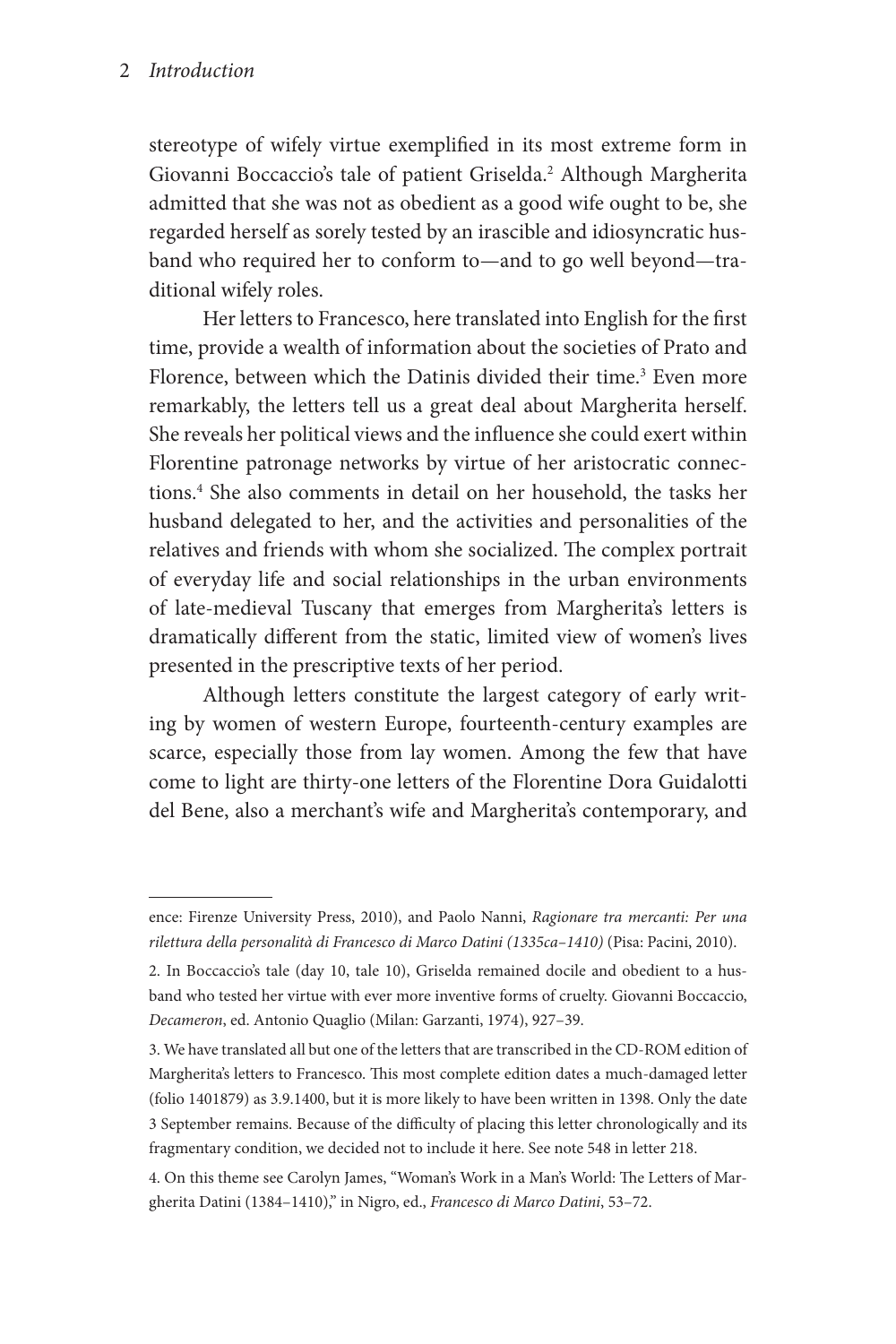three written in the 1360s by a Venetian woman named Cataruza.<sup>5</sup> The letters of Dora del Bene share Margherita's lively, colloquial tone and her concern with domestic detail. The Datini collection, however, offers unique riches. Margherita's more extensive correspondence makes it possible to study both her epistolary voice and her relationship with her husband over time. The collection also has the advantage of breadth, because many letters written by associates, friends, and relatives in her close-knit community also survive in the same archive. This allows us to reconstruct, in unusual detail, the context for the dramas that play out in the Datini couple's exchanges.<sup>6</sup> For much of her life Margherita was only semiliterate, and nearly all of her letters were dictated to various scribes. Despite this lack of formal training, once she was forced by circumstance to communicate with Francesco by letter, Margherita took firm authorial control of the dictation process. Her correspondence, therefore, provides interesting evidence of how an intelligent and determined woman successfully adapted the mercantile letter—a ubiquitous, practical, dynamically evolving subgenre of epistolary writing—for her own purposes.7

# *Margherita's Early Life*

Margherita's life had scarcely begun when her fate, and that of her family, was profoundly affected by the political factionalism endemic to late-medieval Florence. Her parents, Domenico Bandini and Dianora Gherardini, both belonged to ancient, knightly families that were regarded with suspicion by the major guildsmen and wealthy merchants who dominated the Florentine republic. Resentful of their

6. See, for example, Ser Lapo Mazzei, *Lettere di un notaro a un mercante del secolo XV, con altre lettere e documenti*, ed. Cesare Guasti (Florence: Le Monnier, 1880).

7. On the evolution of merchant letters, see Jérôme Hayez, "'Io non so scrivere a l'amicho per siloscismi': Jalons pour une lecture de la lettre marchande toscane de la fin du Moyen Âge," *I Tatti Studies: Essays in the Renaissance* 7 (1997): 37–79.

<sup>5.</sup> Three letters written by the noble Venetian widow Cataruza were preserved by the procurators of San Marco as evidence about property division within her family. The extant letters of Dora del Bene were written to her husband and sons. See Guia Passerini, "Dora Guidalotti del Bene: Le lettere (1381–92)," *Letteratura italiana antica* 4 (2003): 101–59, and Linda Guzzetti, "Donne e scrittura nel tardo trecento," *Archivio veneto* 152 (1999): 5–31.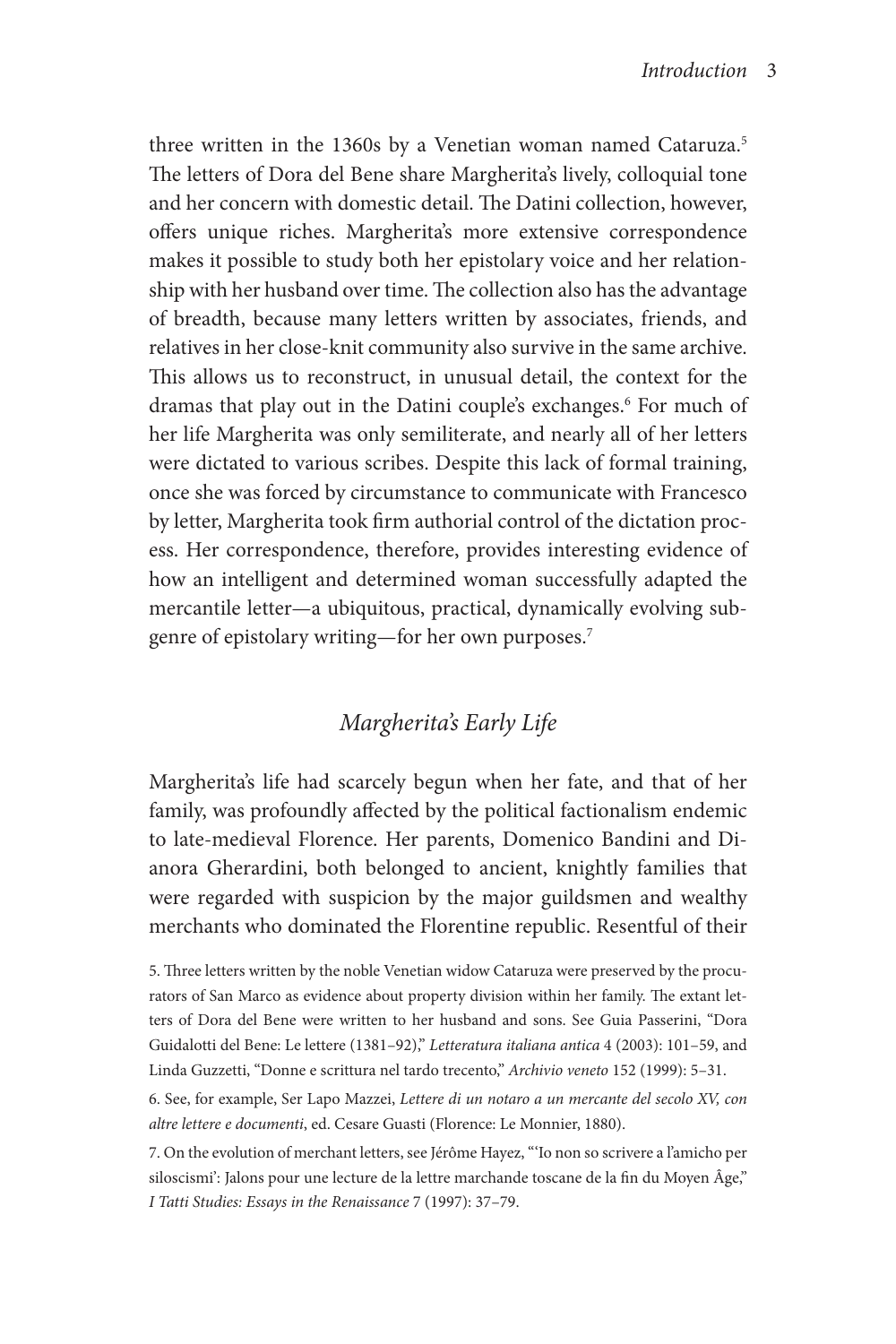#### 4 *Introduction*

exclusion from participation in government, a group of twelve magnates, including Bandini and some of his Gherardini relatives, staged an unsuccessful coup against the republican regime toward the end of 1360. Bandini and another conspirator, Niccolò del Buono, were captured and executed. The others, including Dianora's male kin, were exiled, and their property within the city was confiscated.<sup>8</sup> Although the Florentine government made some provision for the widow by giving her a house that had belonged to her husband in the quarter of Santo Spirito as compensation for her dowry, Dianora and her six children surely found themselves in difficult circumstances.<sup>9</sup>

Margherita must have been the youngest child, born only months before her father's execution, because in a letter of February 1385 Francesco Datini refers to her entering her twenty-fifth year.<sup>10</sup> It remains unclear how exactly Dianora Gherardini and her children fared in the 1360s. The widow might have remained in Florence until her sons reached their teens and became subject to the laws that had forced their older male relatives into exile. Margherita's sister Francesca married the merchant Niccolò dell'Ammannato Tecchini and continued to live in Florence. The rest of the family moved to Avignon, probably with the help of a relative who was already settled among the Florentine colony of merchants there. The presence of Dianora and her children in the papal capital, a city of approximately twenty thousand people, is documented from the early 1370s.<sup>11</sup> It was here that Margherita met her future husband.

Francesco di Marco Datini was born in Prato around 1335. His early years, like his wife's, were also traumatic. He and his brother,

8. Gene Brucker, *Florentine Politics and Society 1343–1378* (Princeton, NJ: Princeton University Press, 1962), 187.

9. Jérôme Hayez has established that this Florentine house was Bandini property, probably given to Dianora by the Florentine Commune as a refund of her dowry when her husband was executed. The widow apparently used it to raise loans. Consequently it became legally encumbered and caused familial disputes.

10. Francesco to Margherita Datini, 23 February 1385, *Le lettere di Francesco Datini*, 31–35 (34). In Francesco's 1384 tax report, Margherita is said to be 24 (Archivio di Stato, Florence, Estimo 217, folio 388v). I am grateful to Jérôme Hayez for this archival reference.

11. Jérôme Hayez, "Préliminaires à une prosopographie avignonnaise du XIVe siècle," *Mélanges de l'École française de Rome: Moyen Âge, temps modernes* 100 (1988): 113–24 (121– 24).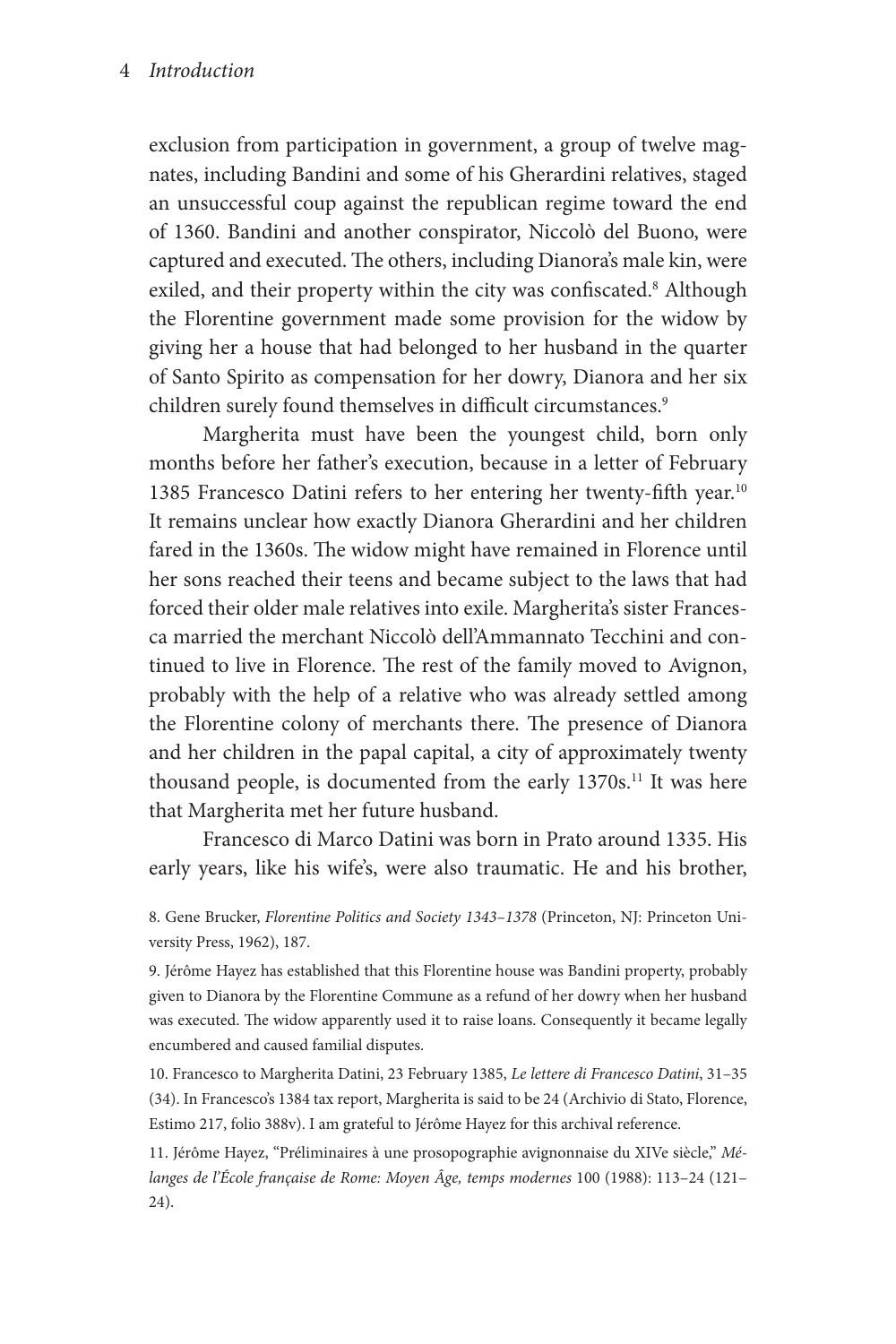Stefano, were orphaned after the Black Death swept through Tuscany in the summer of 1348. The brothers were cared for by their guardian and relative, Piero di Giunta del Rosso (Francesco remained intimate with Rosso's descendants all his life), and by Monna Piera di Pratese Boschetti, who took them into her home. In May 1349 Francesco was apprenticed to a Florentine merchant, but after less than a year he set off to seek his fortune in Avignon, the most vibrant financial center in Europe. The opportunities for profit and advancement in Avignon were considerable, and Francesco proved to be an energetic and talented businessman. As Luciana Frangioni has shown, he sold arms and other iron wares such as nails and needles, and he marketed various kinds of cloth and hides.12 He also produced and sold salt.13 These entrepreneurial activities soon made him wealthy.

In 1376, when he was about forty, Francesco finally heeded his foster mother and friends in Prato, who advised him to marry so that he might produce a legitimate heir.<sup>14</sup> The merchant had apparently become well acquainted with Dianora and her children. He chose the sixteen-year-old Margherita as his wife, fully confident (if we are to believe his letters home to Prato) that his friendship with her family would ensure the success of this marriage. "I know them and they know me. We have been friends for a long time and I know them better than anyone else," he wrote.<sup>15</sup> In many ways Francesco's judgment proved to be sound, but if he chose Margherita for the intelligence, moral integrity, and good sense that emerge clearly from her correspondence, he may have underestimated the effects of his own quick temper and strong will on a similarly disposed person. In 1381 Francesco praised his wife to his brother-in-law, Niccolò dell'Ammannato Tecchini, as respectful, obedient, and without undue pride in her no-

13. Christiane Villain-Gandossi, *Comptes du sel (Libro di ragione e conto di salle) de Francesco di Marco Datini pour sa compagnie d'Avignon, 1376–1379* (Paris: Bibliothèque Nationale, 1969).

14. For a brief biography of Francesco Datini, see Federigo Melis, *Aspetti della vita economica medievale*, vol. 1 (Siena: Monte dei Paschi di Siena, 1962), ch. 1.

15. *Le lettere di Margherita Datini*, 4.

<sup>12.</sup> Luciana Frangioni, *Chiedere e ottenere: L'approvvigionamento di prodotti di successo della bottega Datini di Avignone nel XIV secolo* (Florence: Opuslibri, 2002).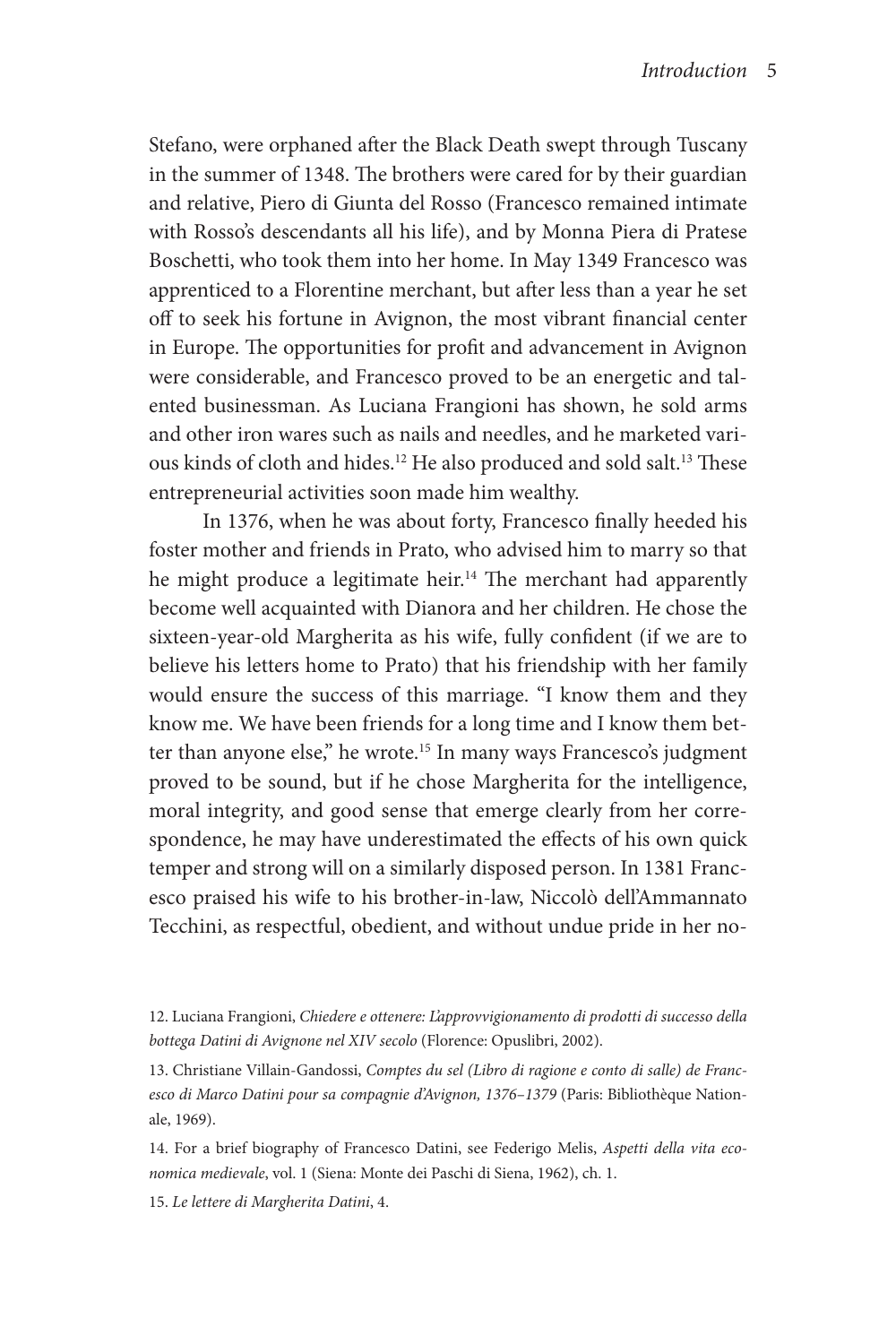ble Gherardini blood.<sup>16</sup> Letters Margherita wrote several years later suggest that she outgrew such youthful modesty and malleability, if there was ever any truth in Francesco's boast. She was certainly aware of her aristocratic lineage and was not averse to pointing out her husband's more humble background when he annoyed her (letter 12).

Dianora Gherardini seems to have shared aspects of her daughter's robust temperament. Her amicable relationship with her sonin-law in the early period of their acquaintance was soured by later conflicts about money. In 1384 she demanded an exorbitant price when Francesco asked to rent her house in Florence. Eventually she bequeathed the property to Iacopo di Cianghello Girolli da Cantagallo, the husband of Margherita's sister Isabetta. Iacopo, or Giachi as he was known (letter 12), was in financial trouble by early 1386. Dianora's decision to leave the Florentine house to Isabetta and her spouse was probably influenced by the fact that she lived with them in Avignon and shared the consequences of the couple's ill fortune.17 Even on her deathbed in May 1388, Dianora Gherardini remained resolute that she owed nothing to Francesco or to her other son-in-law, Niccolò dell'Ammannato Tecchini. When Giachi and Isabetta tried to sell the Florentine house after Dianora's death, their relatives in Tuscany challenged the will and impeded the sale for many years.18 Francesco claimed that he was owed money from the disputed estate because he had never received his wife's dowry.<sup>19</sup> Margherita apparently felt some bitterness about the financial dealings of her natal family, whose behavior, she claimed, she could never fully reveal to her husband. In a letter of 1399 to her brother, Bartolomeo Bandini, Margherita reminded him that of all the siblings, she alone had received nothing from her father's estate.<sup>20</sup>

16. Iris Origo, *The Merchant of Prato: Francesco di Marco Datini 1335–1410* (New York: Knopf, 1957), 193–94.

17. See Jérôme Hayez, "Un facteur siennois de Francesco di Marco Datini: Andrea di Bartolomeo di Ghino et sa correspondance (1383–1389)," *Bollettino dell'Opera del vocabolario italiano* 10 (2005): 203–397 (236–37).

18. See Margherita's letters 12 and 20.

19. Francesco Datini's will mentions the fact that Margherita's dowry was never paid by her family. See Mazzei, *Lettere di un notaro*, 1:27–28.

20. Margherita's letter to her brother is translated in the notes to letter 211.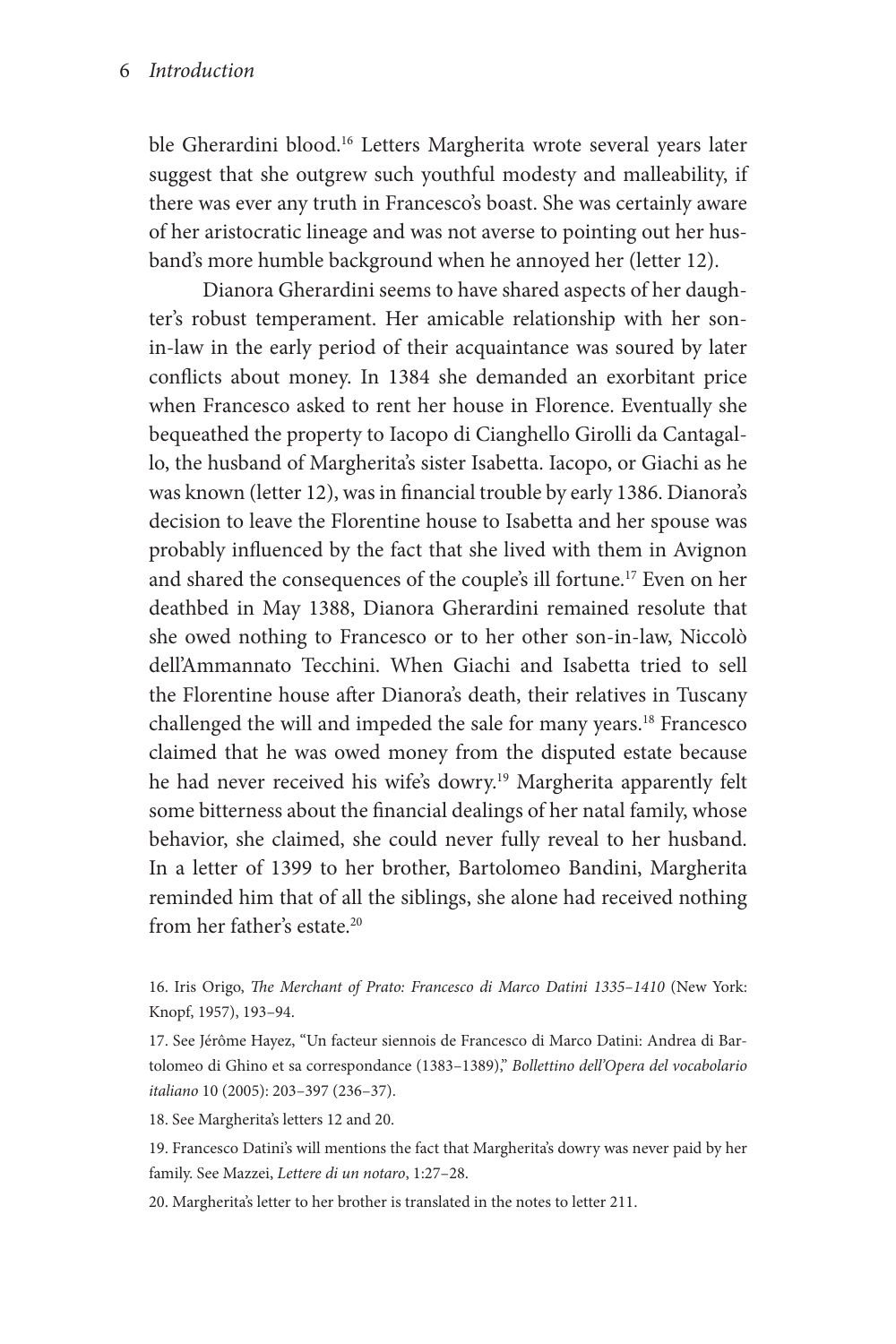### *A Note on the Translation*

The letters of Margherita Datini present the modern translator with daunting challenges. The most obvious of these is the difficulty of finding an appropriate register in contemporary English to convey her lively and colloquial late-fourteenth-century Tuscan. As discussed above, Margherita was largely self-educated. Although her active role in her husband's affairs and her shrewd intelligence gave her an intuitive grasp of epistolary communication, the results of her linguistic improvisation as she dictated range from the strikingly articulate to the somewhat chaotic. The poor calligraphy of letters in Margherita's own hand, particularly the very early example of February 1388 (letter 17), was from lack of formal training; but the variations in spelling and grammatical forms were not. As Luca Serianni points out, from at least the eleventh and twelfth centuries the fluctuating influences of Lucca and Florence on Prato's linguistic development encouraged linguistic polymorphism, even in documents from the same hand.<sup>1</sup> Both Margherita and her scribes, themselves sometimes inexperienced as letter writers and likely to write colloquially, used elements of competing dialects rather erratically. Sometimes it is a matter of educated guesswork to identify subject and object in a sentence, or the correct attribution of adjectives whose suffixes do not distinguish singular and plural, or masculine and feminine. For verbs, there is sometimes no distinction between first and third person in the present tense; some first-person plurals coincide in present and perfect tenses; and uses of the conditional are often problematic.<sup>2</sup>

1. See Luca Serianni, *Testi pratesi della fine del Dugento e dei primi del Trecento* (Florence: Accademia della Crusca, 1977), 94–98.

2. A number of these linguistic differences, characteristic of early Italian, are explored in "Linguistica e italiano antico," a special issue of *Lingua e stile*, ed. Lorenzo Renzi and Antonietta Bisetto, 35, no. 4 (2000). Also important to our interpretations were Serianni, *Testi pratesi*; Neli Radanova-Kuseva and Maria Kitova-Vasileva, "L'espressione della posteriorità nell'italiano e nello spagnolo del Trecento," *Studia slavica hungarica* 35 (1989): 133–47; Neli Radanova-Kuseva, "Sui valori del condizionale nell'antico italiano (il Trecento)," *Rassegna italiana di linguistica applicata* 19 (1987): 55–65; and Outi Merisalo, "L'.omissione del relativizzatore che nel toscano del fine Trecento alla luce delle lettere di Francesco Datini," *Neuphilologische Mitteilungen* 101 (2000): 279–85.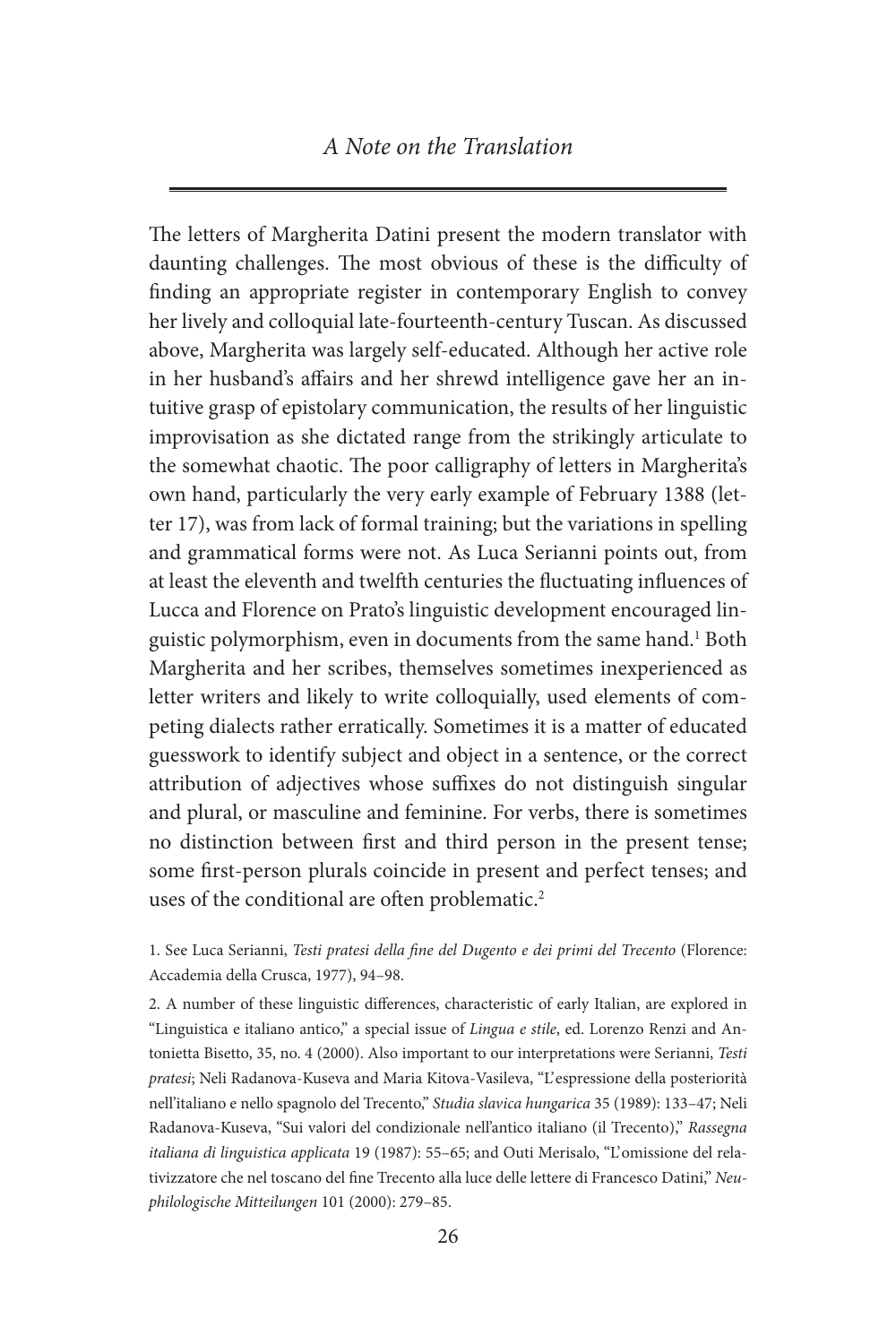The everyday vocabulary used in these letters has been little studied. A significant number of the words do not appear in Salvatore Battaglia's authoritative multi-volume dictionary, the *Grande dizionario della lingua italiana*, or in the still-incomplete online dictionary of early Italian, the *Tesoro della lingua italiana delle origini* (TLIO). For the sake of readability, we have not been too fastidious in interpreting passages where such words appear. We have sometimes had to blur the contrasts between eloquent passages and those that are less assured; a number of letters have therefore been rendered more smoothly and coherently in English than in the Italian. It would, in any case, be folly to attempt replication of mistakes and irregularities from the original text, or to mimic those paragraphs that are, in effect, long single sentences with many "ands." Such are the inevitable features of hurriedly dictated, unrevised letters. These long, breathless passages conjure the atmosphere of bustling household activity and the haste characterizing their composition; but they do not make for easy reading, so we have broken some of them up while retaining others to give a sense of the original. We have also judiciously summoned up colloquialisms to convey idiomatic flavor. English has lost its native distinction, observed with great subtlety by Shakespeare, between optional second-person singular forms; so we could not mirror Italian's familiar *tu* ("thou") and polite *voi* (a borrowed plural; "you, ye"). Margherita's choices of pronoun are erratic in any case, and the variations are not necessarily significant. Margherita used *tu* to address her husband, but sometimes the scribes, especially Francesco's more senior associates, wrote *voi* to be more formally correct.

Costume historians might find the translation somewhat lacking in precision, where our decision to use current English ruled out exact English equivalents from the specialized vocabulary of fourteenth-century clothing. We have preferred generic words such as "overgown" for the familiar *cioppa* seen in contemporary paintings of both men and women. Those interested in the precise details of clothing and textiles from this period must return to the Italian text.

We have left most terms for currency and weights and measures untranslated, as well as common titles indicating rank and occupation. General meanings will be clear from the context, supplemented by Appendix 1 and Appendix 2. There are many references to time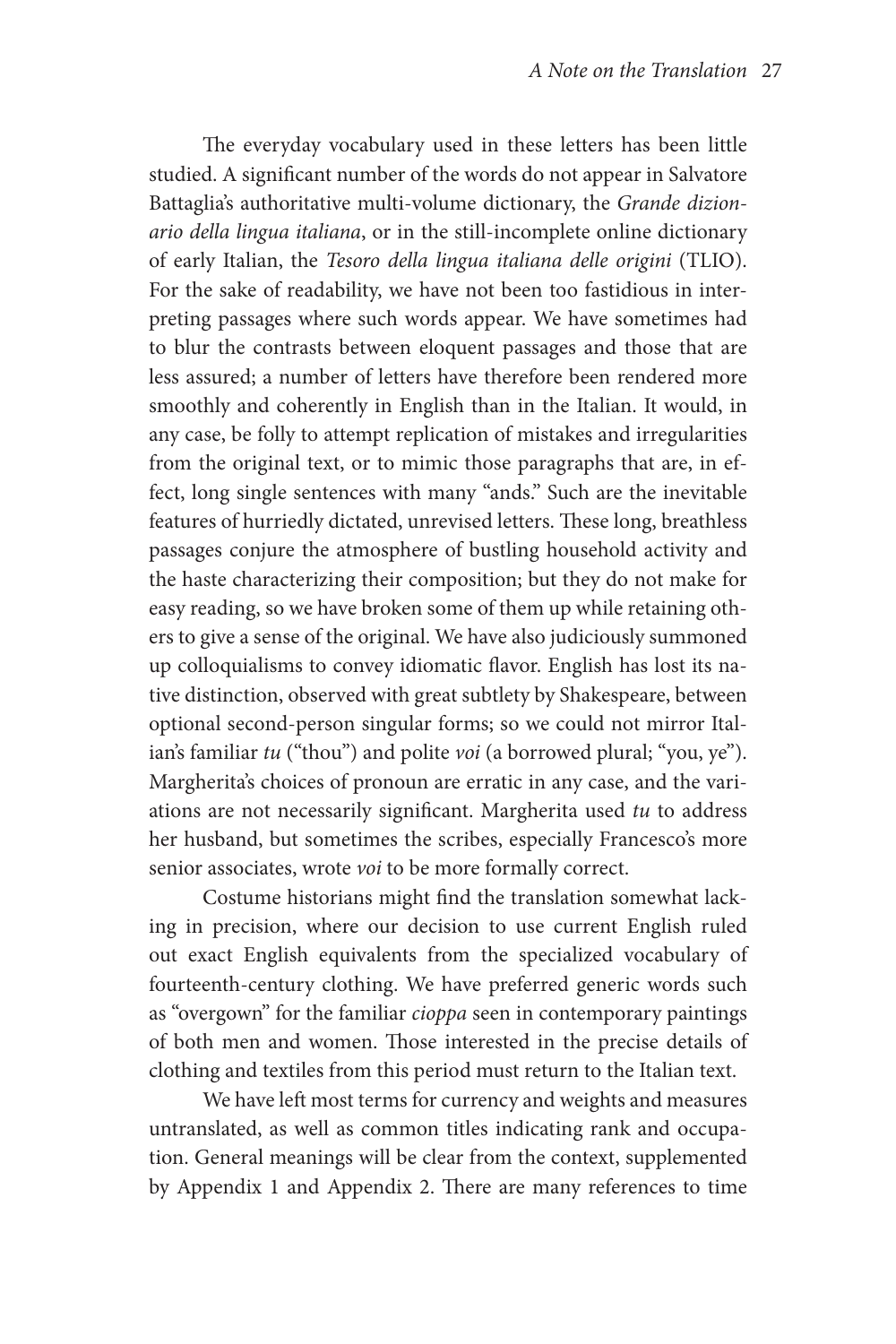of day in the letters. Margherita's contemporaries used the traditional seven canonical hours as marked by the ringing of church bells: matins, prime, terce, sext, nones, vespers, and compline; but they also increasingly referred to solar hours. We have preserved the distinction between these two systems, and given some details in Appendix 2.

One needs to be both a period historian and a linguist to penetrate some of Margherita's more elusive meanings. Sometimes the text becomes intelligible only in light of information from Francesco's replies, or from other correspondence such as Lapo Mazzei's.<sup>3</sup> Occasionally the difficulties defeated us, despite generous help from colleagues—especially from Jérôme Hayez, whose own archival research on the vast Datini collection resolved a number of perplexities for us as we unraveled the comings and goings of the many characters.

We hope our English translation of Margherita Datini's letters will bring this rich correspondence to the attention of a wider public, and increase awareness of the lives, education, and aspirations of women of the mercantile class in the late-medieval period, through a rare view of one woman's use of the epistolary genre. All translation is interpretation; but we trust we have interpreted this unique collection in a way that is true to its lively essence.

Carolyn James and Antonio Pagliaro

3. Although we have included some excerpts from Francesco's letters in the footnotes, these are necessarily brief and do not give a full sense of the couple's exchanges over time. Antonio Pagliaro is translating Francesco's letters to Margherita so that the complete Datini marital correspondence will be available in English.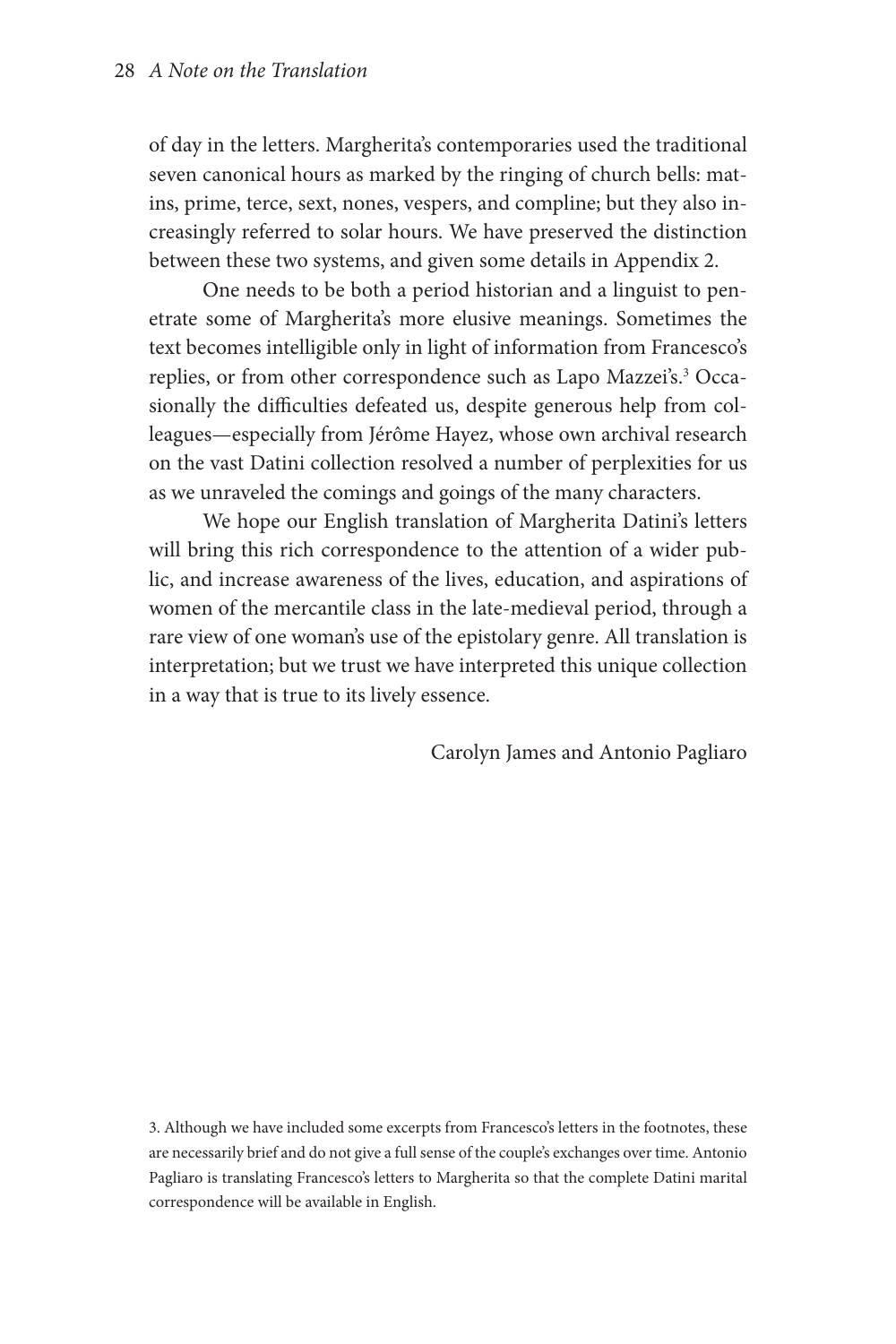### **Letter 1 (1401880) 23 January 1384 Florence**

In the name of God. Amen. Written on the 23rd day of the month.<sup>1</sup>

Margherita commends herself to you and hopes very much to see you as well and as happy as she is. I have had Master Giovanni examine Ghirigora.<sup>2</sup> He has lanced her boil which was the biggest she has ever had and now she should be fine. I gave the doctor a florin. I had Bartolomea examined for the same problem and we'll do whatever has to be done.<sup>3</sup> The carter has been here and brought a load of

1. [The main range of footnotes begins here; all cross-references will refer to notes within this range.] From January 1384 until the spring of 1386, Francesco Datini was often in Pisa, where he had set up a branch of his company (letters 1–15). Pisa was important to his import and export business because it facilitated communication northward with Genoa and the rest of the Mediterranean. Francesco had to spend long periods there due to the difficulties associated with establishing his company in the city's volatile political climate and against fierce commercial competition. At first he suggested that Margherita join him in Pisa, but their continuing discussion about this proposition in the early letters came to nothing, and they were sometimes separated for weeks at a time. Margherita was occasionally in Prato but mostly in Florence during this phase of their correspondence. In this first letter, Margherita stresses the dangers that overwork and the lack of a proper domestic routine posed for Francesco's health, a theme that will become familiar in their exchanges. Not until letter 7 does Margherita sign off explicitly at the end of her dictated letter: "From your Margherita, in Prato". The letters shift between the voice of Margherita herself and the scribe's, referring to Margherita in the third person. These shifts will be noted only where they are of independent interest.

2. Ghirigora, a young servant who had accompanied the Datini couple from Avignon, bore Francesco's son in September 1387. The merchant provided her with a dowry and arranged her marriage to Cristofano di Mercato di Giunta, his distant relative, when she was in the early stages of pregnancy. The baby died at six months and was buried in March 1388 among Francesco's ancestors in the church of San Francesco. See Monte Angiolini's letter of 5 March 1388, informing Francesco of the child's death, transcribed in Enrico Vivarelli, "Aspetti della vita economica pratese nel XIV secolo: con trascrizione delle 459 lettere di Monte d'Andrea Angiolini di Prato" (*Tesi di Laurea*, University of Florence, 1987), 568. The doctor, Giovanni di Banduccio, often treated members of the Datini household. Francesco provided financial help to Giovanni's son, Bandino, during his medical studies. See Melis, *Aspetti della vita economica medievale*, 1:91, n. 3.

3. Francesco regarded the slave Bartolomea as unreliable and in need of constant supervision. Bartolomea is also mentioned in letters 3, 7, 9, 10, and 17, and in Francesco's early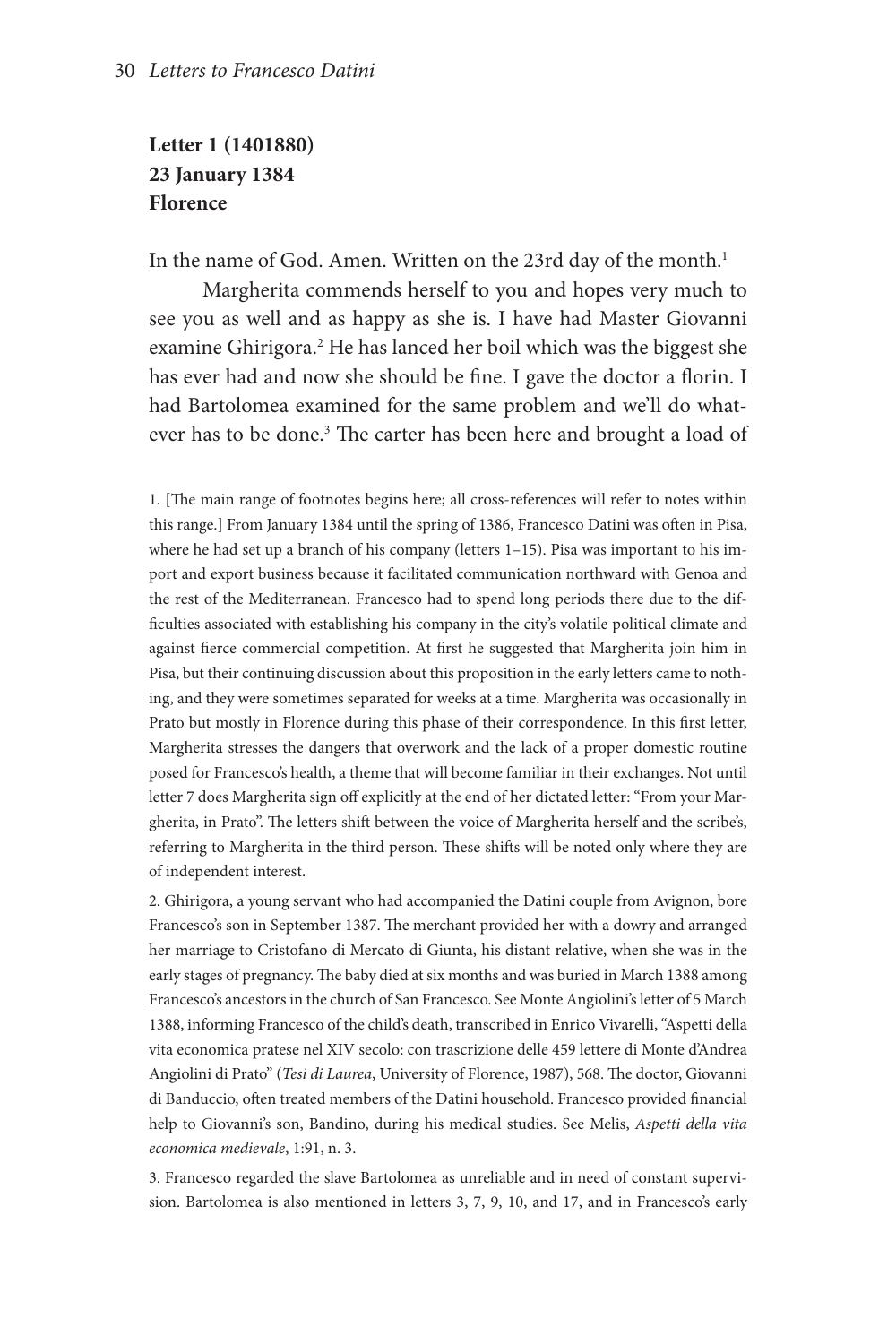wood from Prato and said he will bring another on Monday. I asked him how the work was going at Prato and he said the fireplace was finished and they had started the whitewashing.<sup>4</sup> The carter also said that they want the flour that was sifted in Florence taken there. In my view it would be better to leave it here; but if they insist, it should be taken to the farm. Bernabò was here and said that the mason had started work on the walls. I asked him if he was giving the mason an allowance for meals. He replied that he was providing breakfast and a snack and he thought it was necessary to give him dinner. It seemed to me that you had said the opposite.<sup>5</sup>

I asked Bernabò about whom he had left the key to the wine cellar with and he told me he had left it with Monte.<sup>6</sup> It seems to me you should write to Monte and tell him to lock up that wine so it can't be accessed easily, since I think Bernabò would be a poor guardian. You have sent me a message to keep a close eye on the household goods. I have looked after them better than you could have wished; but I urge you to do the same there since there is no need to worry about things here. If you are worried, I would advise you to come back and watch over them yourself, since you would watch them better than anyone. That's what my heart would tell me to do in order to have peace of mind. You sent a message that it seems to you a thousand years until it

letters. See Cecchi, ed., *Le lettere di Francesco Datini.* Hereafter, this edition will be cited as FD, followed by the letter number. Francesco sold Bartolomea in May 1388 for fifty-six florins. This met with the disapproval of his aunt, Monna Tina di Betto Ridolfi, who seems to have lived near the Datini residence and often supervised Bartolomea. Monte Angiolini to Francesco Datini, 6, 22, and 29 May 1388, in Vivarelli, "Aspetti della vita economica pratese," 624, 631–33.

<sup>4.</sup> Margherita refers here to the enlargement and embellishment of the Datini residence in Prato, which continued for the rest of the decade. See Cavaciocchi, "The Merchant and Building."

<sup>5.</sup> Domenico di Giovanni Golli, known as Bernabò, was Francesco's employee from 1376 to 1406. He owned some land in Prato and spent periods of time in Rome between 1383 and 1392. See letters 13, 14, and 100. Discussion about preventing theft from the house in Prato during its construction is perennial in the correspondence.

<sup>6.</sup> Monte d'Andrea di Ser Gino Angiolini, from an old Pratese family, was Francesco's business associate in Prato between early January 1384 and 15 March 1390, when he was murdered in Pisa. Monte was married to Lorita di Aldobrandino Bovattieri. See his letters transcribed in Vivarelli, "Aspetti della vita economica pratese."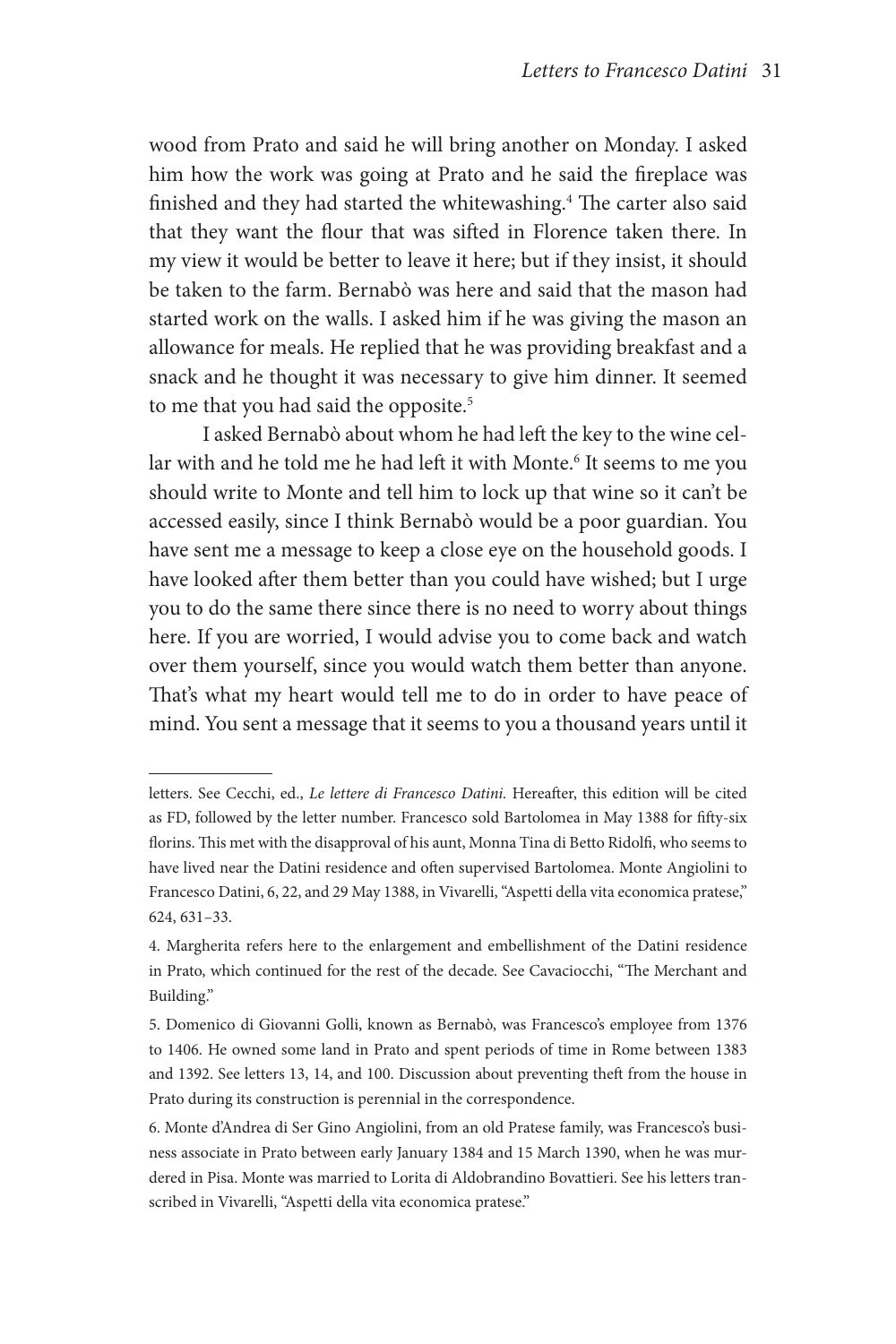is Carnival time. I feel the same; if you can stay here a little longer once you get back, I don't think it would do any harm. I would be surprised if [Pisa] were more than a day's travel from here.

You sent a message saying it was midnight when you wrote that letter, and if you had there what you are used to, you wouldn't have stayed up so late. But that is nonsense. It seems to me that you always used to stay up later than anyone and you have never worried about it as far as I know. I am more teased than a newlywed, and they say things to me that they would not even say to a new bride. If I am sad, they say I am jealous. If I am happy, they say I can't be missing Francesco di Marco. They talk such rubbish that if you were a young boy it would be bad enough. In this household all they do is joke about you and me.

Don't keep wearing yourself out and having dinner at midnight as you usually do, or at least have some consideration for the rest of the household. I won't say anything else. May God protect you. I commend myself to you. Greet Monna Bartolomea and tell her from me that she is doing penance for her past. If she is regretting it, tell her I would probably have acted as she did.<sup>7</sup> I didn't send for Sera's and Stoldo's wheat because it has a musty taste and makes dark bread. We got only one *moggio*. If you want us to get the rest let me know. I think we need to buy twelve bushels of the finest that can be found for Lent. If you celebrate Carnival take care not to get gout again. Written by Michele in Florence.

To Francesco di Marco da Prato himself, in Pisa. Received from Florence, 31 January 1384. Answered.

7. Monna Bartolomea seems to have been Francesco's housekeeper in Pisa. Margherita may refer here to the difficulties that Bartolomea faced in trying to serve her exacting and irascible master.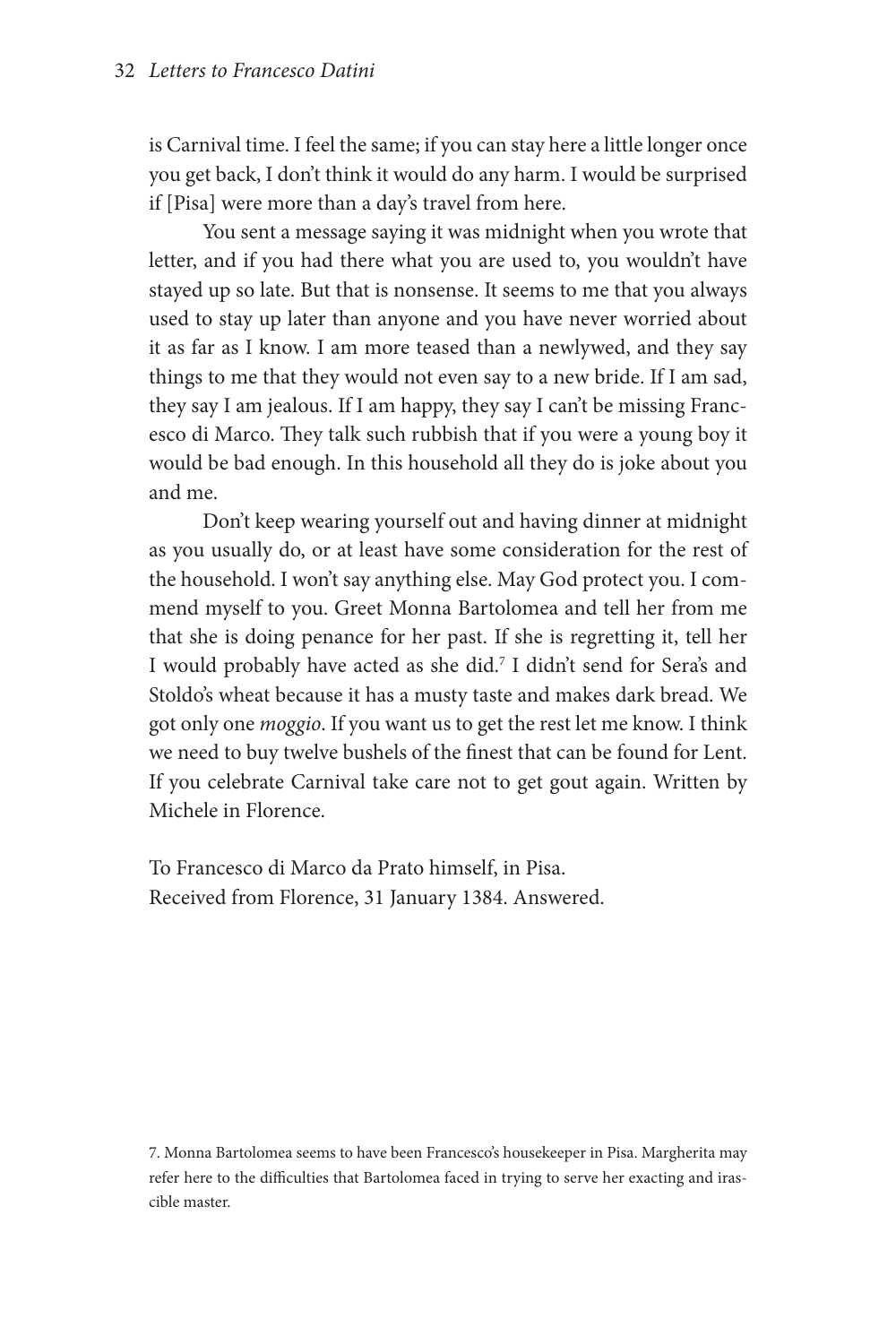### **Letter 2 (1401892) 4 April 1384 Florence**

In the name of God. Amen.

Francesco, Monna Margherita commends herself to you. It seems to me that these guardians are inclined to take a different view. They don't want to cooperate at all and are insisting that Mattea agree, this very day, to their guardianship; so we have lost no time in summoning you.8 Therefore, I really beg you to come without inconveniencing yourself as soon as you can. This I beg of you.

I have nothing else to add.

To Francesco di Marco in Prato. Received from Florence, 5 April 1384.

### **Letter 3 (1401715) 7 February 1385 Prato**

In the name of God. 7 February 1385.

Francesco di Marco, Monna Margherita commends herself to you. The reason I write this letter is to ask whether you would like me to send Simone back to you, because I don't need him here.<sup>9</sup> Let me know if you want him. You should know that the evening you left Pra-

8. Niccolò d'Uguccione, his wife Mattea, and their children were living in Florence at the time of Niccolò's death in 1384. Francesco first knew the family in Avignon, and Monna Margherita di Michele Barducci now asked him to help her daughter Mattea, by ensuring that she and her children received a proper share of Niccolò's estate (Archivio di Stato, Prato, Archivio Datini, 1095, 134897; hereafter cited as ASPo, D; information provided by Jérôme Hayez). This brief letter implies that the widow Mattea was involved in a dispute with Florentine officials over their attempt to assume the guardianship of her children and perhaps the administration of her husband's estate.

9. Simone d'Andrea Bellandi, Francesco's cousin, worked in the warehouse in Prato as a young apprentice for three years after March 1384. See Melis, *Aspetti della vita economica medievale*, 1:284. He was often Margherita's scribe in this early period of his career.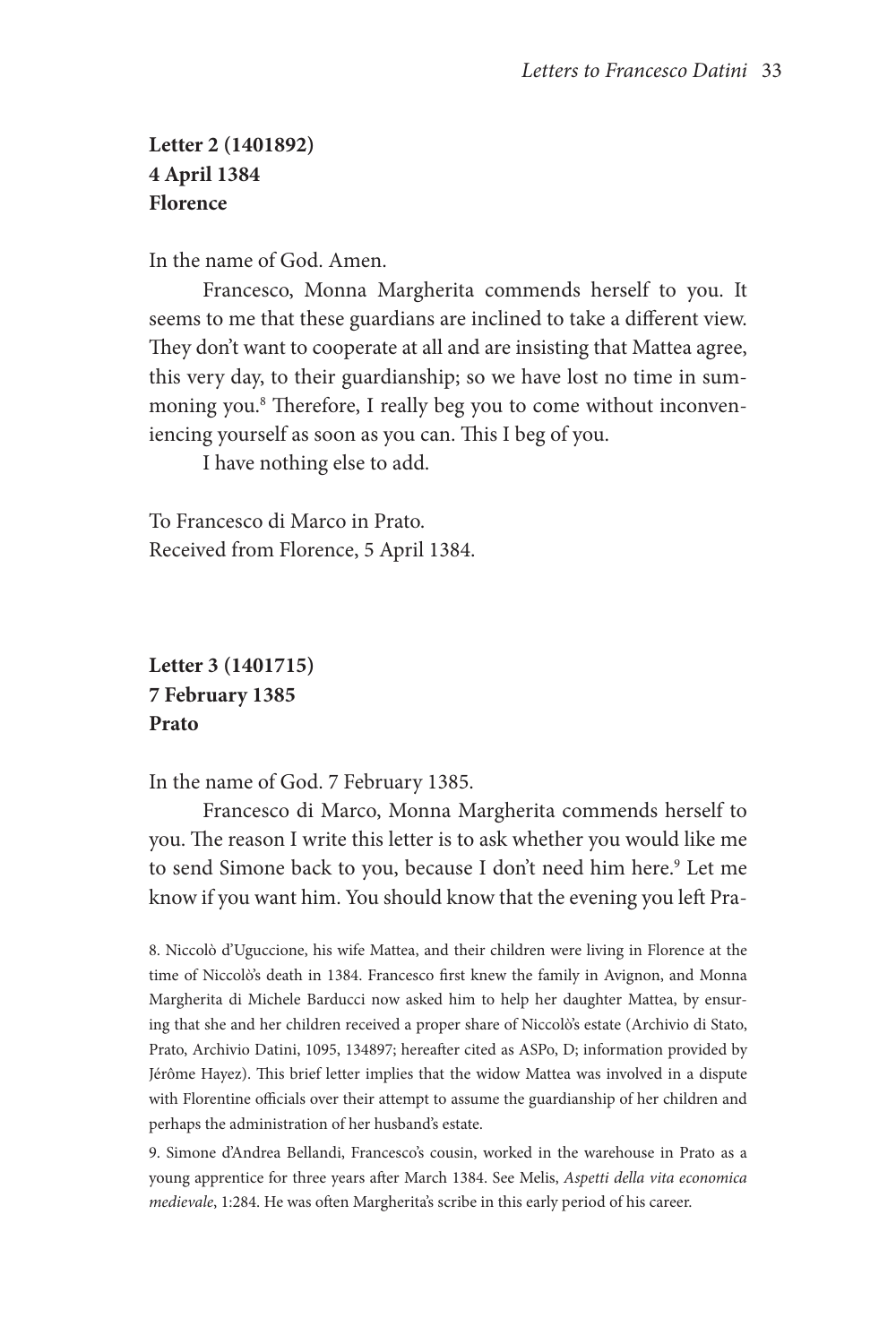to, Nero and all his family arrived here at the Ave Maria. This evening the wet nurse of Monna Beatrice's boy, who was very ill, visited us.<sup>10</sup>

We will offer hospitality to everyone on your behalf. Dolce and Nero are here, and they take care of everything we need; so if you need Simone, write to us, and we will send him.

I have bought a twelve-yard length of linen costing a florin; the man we bought it from did not have any more.

We will buy the rest as soon as we can. For my part, I want to beg you to look after your health and avoid this staying up till all hours, because at this stage you shouldn't worry yourself so. May God protect you. Commend me to Niccolò dell'Ammannato and to Giachi.11 Greet Francesca for me, and all her children.12 Remember what Niccolò dell'Ammannato says about women in the Marches.13 Greet Bartolomea for me, and tell her from me to make sure that she serves

10. Nero di Vanni da Vernio and his family arrived at the Datini household in Prato at about seven in the evening. Nero and his daughter-in-law Beatrice were preparing to travel by boat from Pisa to Avignon, where Beatrice's husband, Iacopo del Nero, worked as an apothecary. The family had been briefly united in Prato between January 1383 and March 1384. On Iacopo del Nero, see Jérôme Hayez, " 'Tucte sono patrie, ma la buona è quela dove l'uomo fa bene'. Famille et migration dans la correspondance de deux marchands toscans vers 1400," *Eloignement géographique et cohésion familiale (XVe–XXe siècle)*, ed. Jean-François Chauvard and Christine Lebeau (Strasbourg: Presses Universitaires de Strasbourg, 2006): 69–95. See also letter 4. Both Monte Angiolini and Francesco undertook to ensure the well-being of Iacopo's relatives in Prato during his stay in Avignon. See Jérôme Hayez, " 'Veramente io spero farci bene …': Expérience de migrant et pratique de l'amitié dans la correspondance de maestro Naddino d'Aldobrandino Bovattieri médecin toscan d'Avignon (1385–1407)," *Bibliothèque de l'École des chartes* 159 (2001): 425.

11. Niccolò dell'Ammannato Tecchini was married to Margherita's sister Francesca, while Iacopo di Cianghello Girolli da Cantagallo (or Giachi, a Provençal form of Iacopo) was married to Isabetta, her other sister. Giachi had accompanied the Datini couple from Avignon to Prato in 1382. By 1386, he was in financial trouble and required Francesco's help to return to Avignon. See letters 12 and 14, and Melis, *Aspetti della vita economica medievale*, 52.

12. Margherita refers to her sister.

13. Niccolò dell'Ammannato wrote to Francesco that the women in the Marches region of Italy said to their husbands at parting, "Remember your home!" See Origo, *The Merchant of Prato*, 174.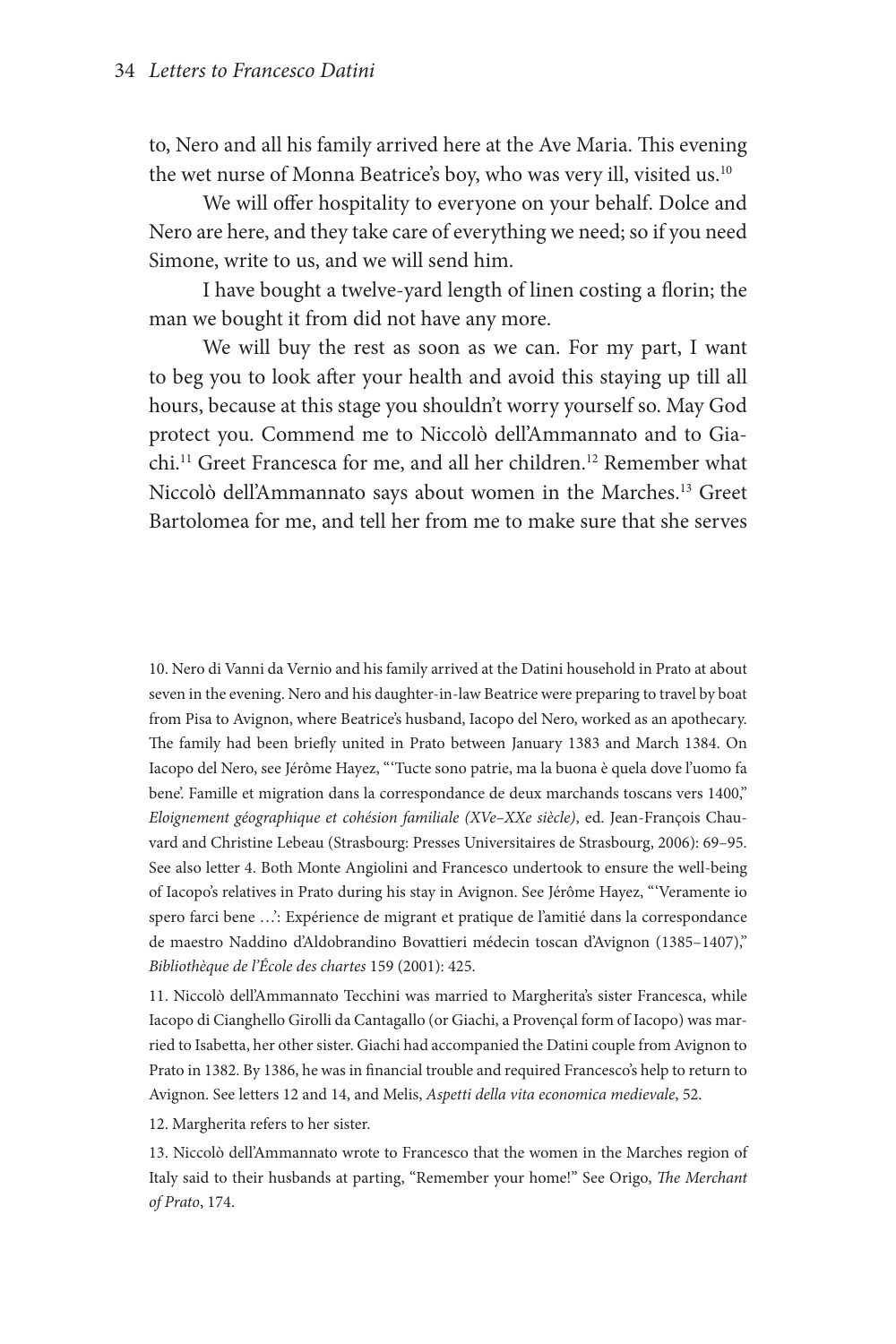you well. The neighbors say that it is very quiet here without Bartolomea.14 The bearer of this letter is Guccio d'Alesso.15

To Francesco di Marco da Prato, at the Loggia of the Tornaquinci.

### **Letter 4 (1401882) 23 February 1385 Prato**

In the name of God. 23 February 1385.

Francesco di Marco, Margherita commends herself to you. We are all well by the grace of God.

We are sending to you, with Argomento, the overgown, the purple mantle, a pair of your shoes, and also some pills.<sup>16</sup> We would have sent you some peas and chickpeas if Argomento had been able to stay longer. If you need any let us know. I beg you not to stay up late and not to be too anxious. Make sure that you look after your health during Lent.

Greet Monna Beatrice and everyone else there. May God protect them all.

With this letter you will receive two others addressed to Monna Dianora.17 Give them to Monna Beatrice and tell her to look after them well, because I wouldn't feel like doing them again for a year. We are sending some clothes wrapped in a sheet. Make sure you send the sheet back here. Tell Monna Beatrice that I am going to visit her daughter this morning.<sup>18</sup>

14. The troublesome slave Bartolomea had moved to Florence to serve Francesco.

15. This is Guccio d'Alesso Pratesini Sassoli. On the Sassoli family, see Fiumi, *Demografia, movimento urbanistico e classi sociali in Prato*, 454, 477–78.

16. Argomento di Perotto was a regular carrier of letters and goods between Florence and Prato until at least 1408. He was an ex-slave who had been freed by Francesco.

17. Margherita refers to her mother, Dianora Gherardini, who lived in Avignon.

18. On 25 November 1384, Monna Beatrice bore a daughter who was baptized with the names Piera Caterina, after one of her godfathers, Piero Borsaio, and Saint Catherine of Alexandria, on whose feast day she was born. Francesco was another of the godfathers.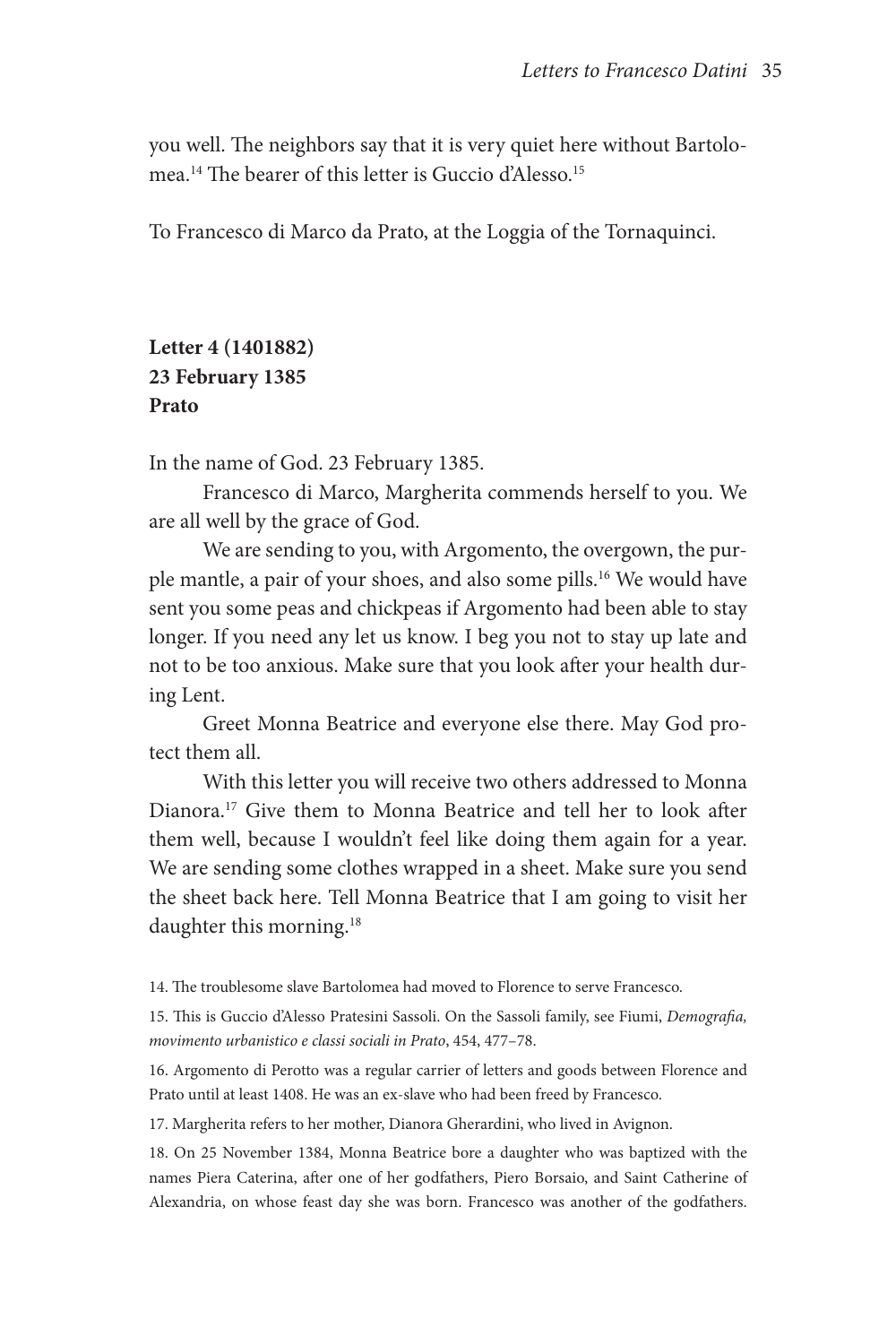May God protect you. Written on 23 February.

To Francesco di Marco, in Pisa. Delivered. Received from Prato, 23 February 1385.

# **Letter 5 (1401881) 27 February 1385 Florence**

In the name of God. 27 February 1385.

I, Margherita, received your letter and read it gladly. You wrote to me as well as to Monte; because we received your letter before Monte received his, he will let me know your latest instructions. I gather that you would be happy if I were there with the whole household you have entrusted to me. You are far too kind, because I am not worthy of such honor.<sup>19</sup>

I am completely willing to come, not only to Pisa, but to the end of the earth if it makes you happy. You say that we would be better off together than one here and the other there. This is true for several rea-

See Monte Angiolini to Francesco Datini, 28 November 1384, Vivarelli, "Aspetti della vita economica pratese," 92–93. The child was left in the care of a wet nurse when Beatrice left Prato to join her husband in Avignon. Margherita undertook to keep an eye on her. See letter 5. The boat in which Beatrice traveled from Pisa was attacked by pirates, delaying her arrival in Avignon. See a reference to this incident in a letter of 5 June 1385, from the doctor Naddino d'Aldobrandino Bovattieri to Francesco Datini, in Hayez, "'Veramente io spero farci bene ... ," 433 and 486. For another letter concerning the same incident, see Robert Brun, "Annales avignonnaises de 1382 à 1410: extraites des Archives de Datini," *Mémoires de l'Institut Historique de Provence* 12 (1935): 79–80. Naddino (whose family originated from Vernio, just north of Prato) sent news from Avignon regularly. See his letters published in Hayez, " 'Veramente io spero farci bene … ,' " *passim*.

<sup>19.</sup> Margherita refers to a letter that Francesco wrote to Monte Angiolini, in which he said: "Tell Margherita that she is as she is and people may say what they like; but I am not about to leave or to remain anywhere without her, and whatever anyone says I don't feel myself without her." Francesco to Monte Angiolini in Prato, 13 March 1385, ASPo, D.347.6/4011. See also FD 1. Monte replied to Francesco that when he read this section to Margherita, the servant Ghirigora laughed heartily. See Vivarelli, "Aspetti della vita economica pratese," 128.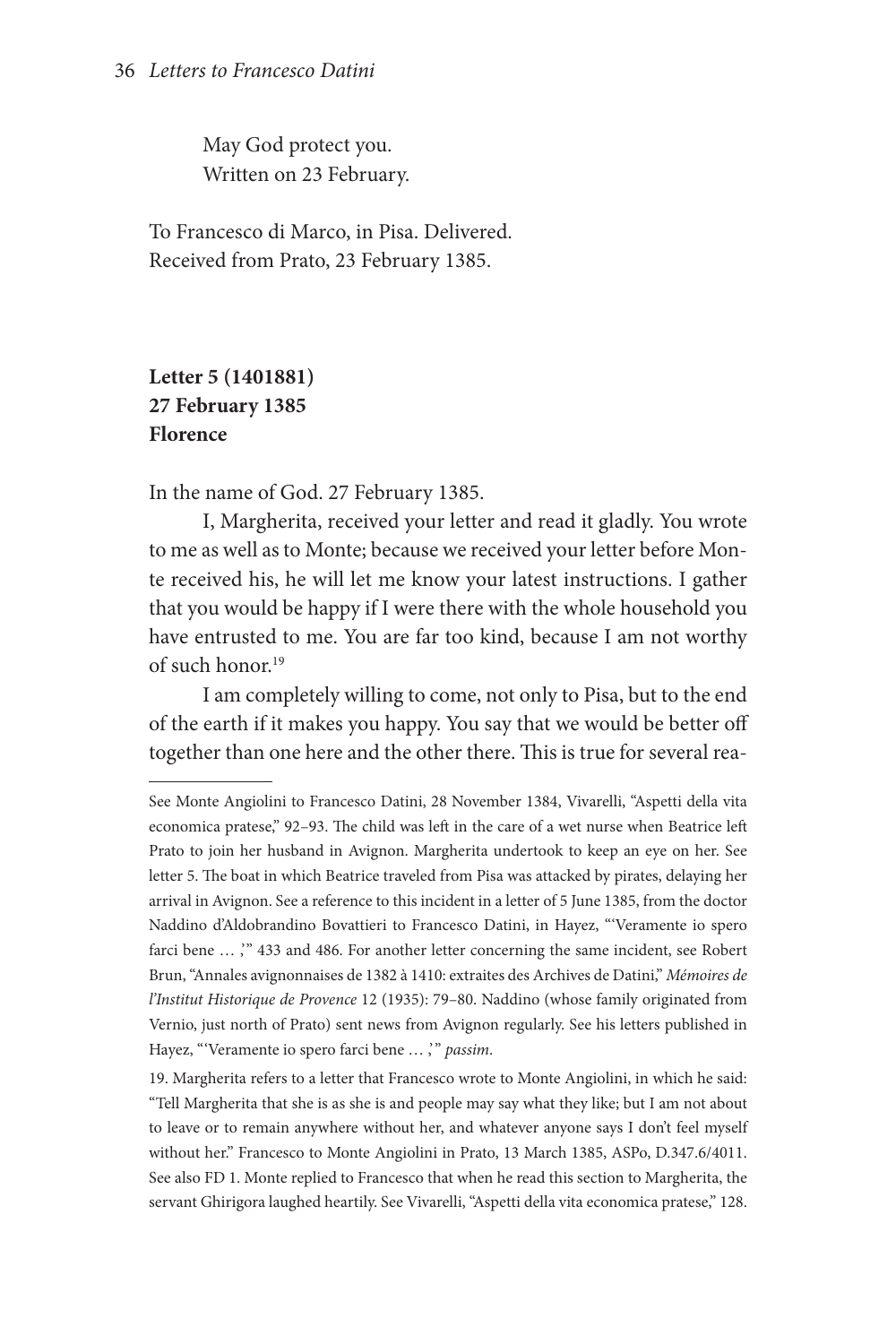sons: because of the expense, because it is true that we spend a fortune here and there, although that would not matter if you were content. It seems to me that to finish off your business there it would be best if I joined you soon so that you could more easily concentrate on your affairs. I believe that you are poorly looked after there, and so it seems necessary that I should come urgently to ensure that you are looked after properly. When you are attended to as you should be, you can better dedicate yourself to your affairs. I am very worried about you because it is Lent and because of the bad air there, so I have decided to come to make sure you are as well looked after as you are accustomed to be.20 It would be very easy for you to catch yet another illness if you are not cared for properly.

My main concern is to ensure you remain in good health, because as long as you are healthy we will prosper and be able to sustain any great expense. This is why I cannot wait to be there, so you will be able to live more happily. So I will come. You write that if I did not wish to come there, you would come here at Easter and travel back and forth as necessary.<sup>21</sup> Apart from being very dangerous, such coming and going would make you waste time and prolong your stay there. So, also because of the bad air there, I would like to come immediately.

That would allow you to finish what you have to do. Whatever else might happen, I would not like you to be there when the weather is very hot, because every year there are deaths. About this I will say no more. You are wise and will make the best decision. Remaining there or coming here is your decision.

Concerning your foster mother, I have spoken with Monte, and he tells me that he will organize things in consultation with the Prior of San Fabiano, Arriguccio di Ser Guido, and with you.22 I said I was willing to agree with them on whatever sum they want to spend, be-

21. See FD 1.

22. Francesco's foster mother, Monna Piera di Pratese Boschetti, looked after him and his brother after the death of their parents during the plague of 1348. She died on 1 February 1383. Margherita refers here to arrangements for Monna Piera's tomb in the twelfth-century abbey of San Fabiano in Prato. It was to be organized by Arriguccio di Ser Guido Ferra-

<sup>20.</sup> Pisa was notoriously unhealthy because of the marshy areas around the city and had been depopulated in 1382 by a serious outbreak of plague.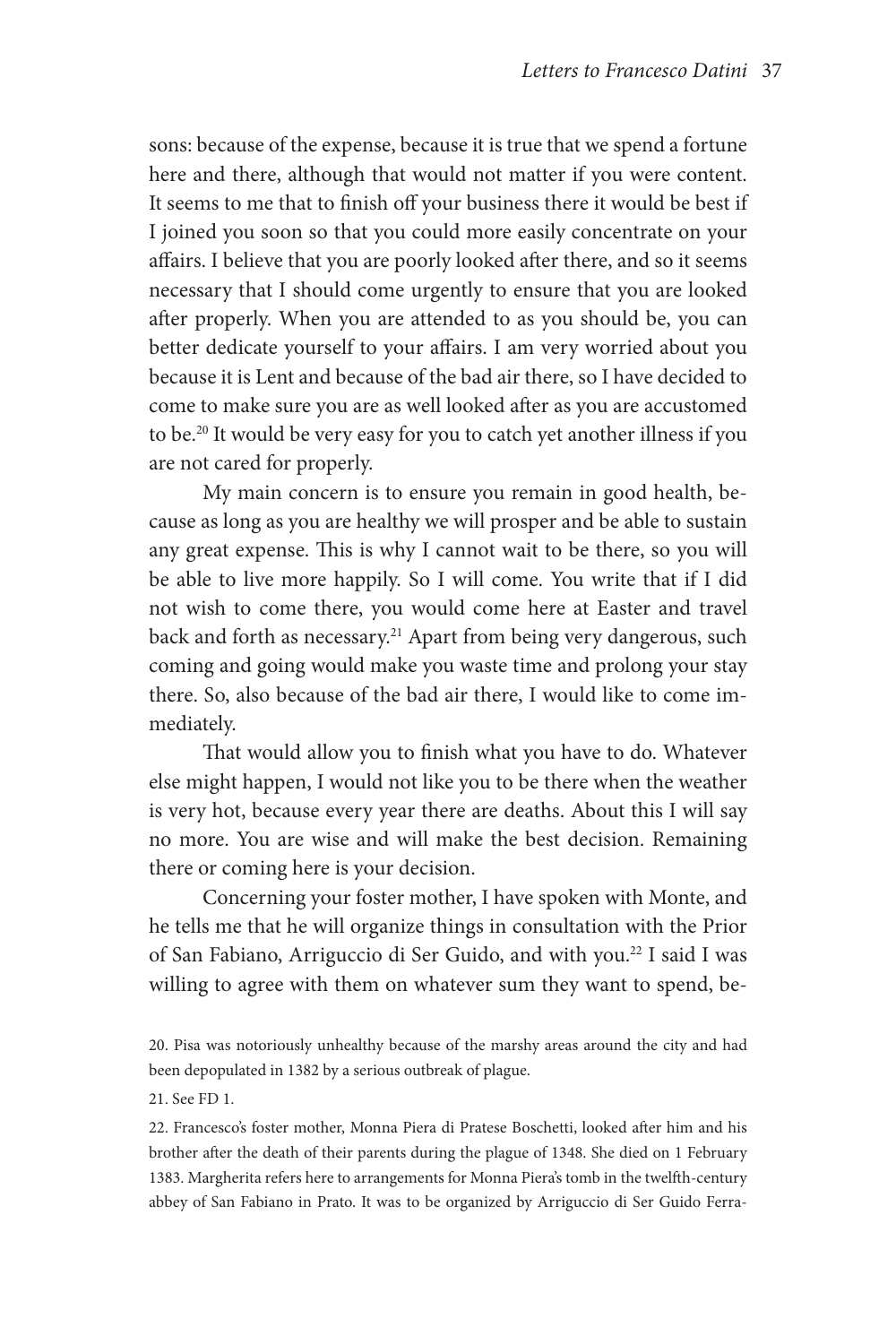cause I believe they want to do it honorably. In my opinion, you can agree with what the Prior wants to do because he must act honorably. Should he do anything else, I think it would bring them little credit, and it would be a disgrace to bury her as if she were just anybody. There have been bigger [tombs] but it seems to me it would be sufficient to do what is usually done. You will be here and can do as you see fit.<sup>23</sup> Concerning your aunt and all the others I won't reply because I hope you will be here soon and I will tell you my opinion in person.

You don't need to worry about the women in the household here. I supervise them more than you would do yourself.<sup>24</sup> They have behaved themselves exceedingly well. I pay more attention to Bartolomea than I would to you if you were here. I decided not to send you any of the things that you need there because it seemed better to send everything together.

When you are here you will have a clearer idea of what has to be done. I received a letter from Niccolò dell'Ammannato. He puts himself at my disposal. I wrote to tell him that you wanted me to be with you, and I asked him for his opinion because I said I would follow first your commands and then his. I did this to honor him like a father.

Monna Dianora has sent a power of attorney for you and for Niccolò because she wants you to sell the house and to know whether I agree. I replied that I did not wish to lose the right to it under any

cani (Gonfalonier of Justice of Prato in that period), Monte Angiolini, and the prior of the church.

<sup>23.</sup> Monna Piera's bequest of her house to Francesco to pay for her burial was contested by the prior of San Domenico, the executor of her husband's will, which left this property to the hospital. In a letter of 23 February 1383 to Francesco, Monte Angiolini refers to the burial of Monna Piera as costing thirty-six *lire*. Vivarelli, "Aspetti della vita economica pratese," 3–4. The Magistracy of the Eight Defenders in Prato appointed Messer Manetto to examine the matter, and it appears that Francesco's claim was considered weaker. See Monte d'Andrea to Francesco, 12 October 1384, Vivarelli, "Aspetti della vita economica pratese," 59–61. In November 1384, Monte referred to the continuing debate about who would pay this money. See Vivarelli, "Aspetti della vita economica pratese," 84–86.

<sup>24.</sup> In his letter of 23 February 1385 Francesco wrote: "Now don't make me get angry with you. You can't go wrong if you keep a close eye and it won't be difficult for you. But take care of everything and pay attention to the house and the servants, not to the loom or needlework which couldn't make up in a hundred years what you might lose in an hour. Now try to be a woman, not a girl. Soon you'll be entering your twenty-fifth year" (FD 1).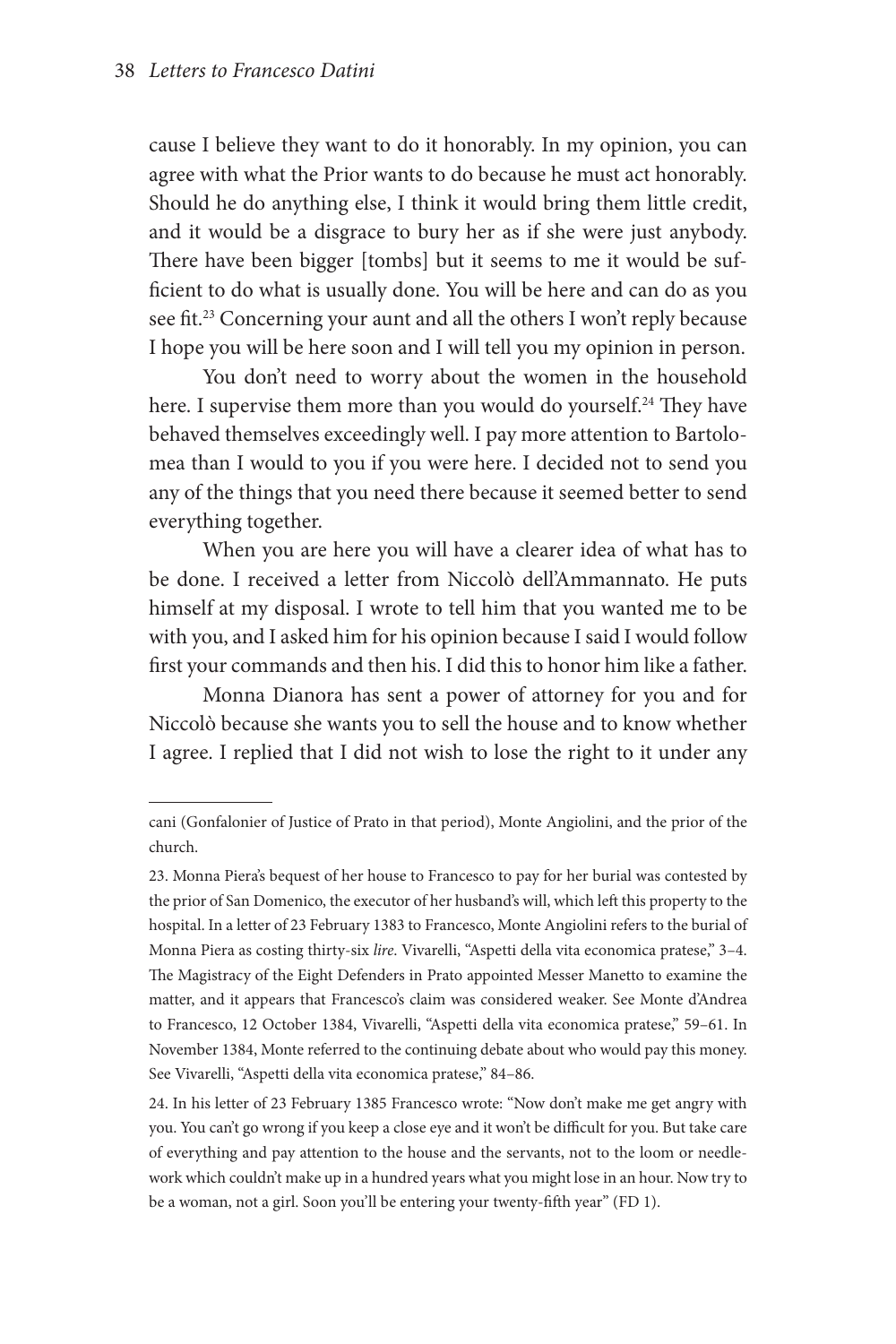circumstances, but it was not my decision, and I would be satisfied by what you and Niccolò did about it.<sup>25</sup>

I presented your compliments to all the people you indicated, and I was particularly courteous to Messer Giovanni di Lippo.<sup>26</sup> Everyone received me very graciously. I am sending you a lot of things; the list of all the items that I am sending is with this letter. That's all I have to say. I saw Beatrice's children and made a fuss of them and told them to consider themselves my own children.<sup>27</sup> As for what you say about the herrings, I don't think I should do it, because there will be plenty of time for us to give them away later. Monte says the quality is rather inferior. I am well, as is the rest of the household. Think of me. Please don't overdo it. Work at a pace you can keep up.

May God protect you always.

To Francesco di Marco da Prato, in Pisa. Received from Florence, 29 February 1385.

**Letter 6 (1401891) 1 March 1385 Prato**

In the name of God. Amen. 1 March 1385.

I am sending to you with Argomento the carter half a quart of chickpeas, half a quart of peas, half a quart of beans, a good quantity of capers, a quart of chestnuts, plenty of figs, a jar of raisins, four hand

25. Dianora Gherardini's house in the quarter of Santo Spirito in Florence was a source of tension within the family. Francesco tried to rent it from her in 1387, but she demanded an exorbitant price, and her son-in-law found another house. It was eventually bequeathed to Margherita's sister Isabetta and her husband, Giachi Girolli; but Dianora's will was contested by other family members, and Isabetta was still trying to sell the house in 1395. See Naddino's letters to Francesco published in Hayez, "'Veramente io spero farci bene ...;" 510-11, 526–27.

26. Giovanni di Lippo Benamati acted as Francesco's lawyer in the dispute over Monna Piera's will.

27. See note 18, above.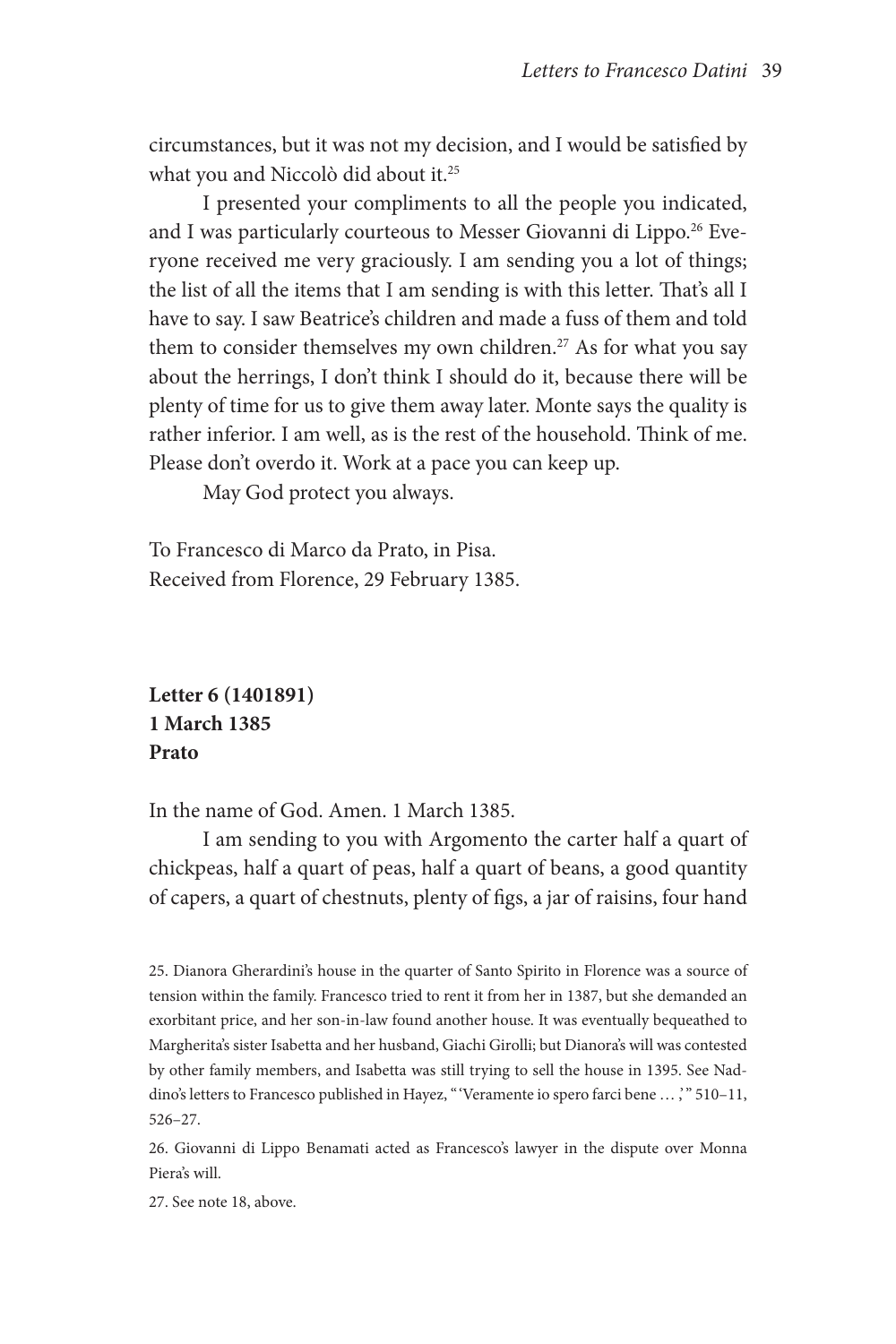towels, two sets of underlinen, a large towel, and a set of Simone's underlinen.

If you need anything else, let me know. I await your arrival.<sup>28</sup> May God protect you.

Your wife Margherita commends herself to you.

To Francesco di Marco himself, in Pisa. Received from Prato, 2 March 1385.

## **Letter 7 (1401716) 31 July 1385 Prato**

In the name of God. 31 July 1385.

Francesco, Margherita commends herself to you. You sent a message with Niccolò telling me to prepare myself to come there and to sell the wine. I haven't yet found anyone who wants either the white or the red wine. I remind Bettino every day; you know what he is like.<sup>29</sup> It would be necessary for Bartolomea to be here before we could leave, because there is a lot of dirty washing that must be done because there are so many mice here that they would do too much damage. Since you have decided to stay there, the sooner we are together the better. We will be better off together than one here and the other there. I would not be happy to stay here without you.<sup>30</sup> Be careful what Bar-

28. In a letter of 10 March (FD 2), Francesco promised to come to Prato as soon as possible to discuss with Margherita whether she should return with him to Pisa. He kept his promise, but on 23 March he left for Pisa without his wife, remaining there until 18 July. See Melis, *Aspetti della vita economica medievale*, 173–95. Letter 7 suggests that she did not join him in Pisa. See also note 30, below.

29. Francesco responded to this letter on 4 August, saying that he only put up with Bettino for the sake of Bettino's wife, Monna Tina, who was Francesco's aunt (FD 3). Francesco employed Bettino to supply firewood, wine, and other household commodities. He seems to have been often in debt and was harassed by the authorities for insolvency.

30. Francesco reassured his wife that he was not content to live without her: "It is certainly my intention that Bartolomea should go soon to Prato to do the washing and put everything in order. We will stay here in Florence until mid-September and then we will return to Prato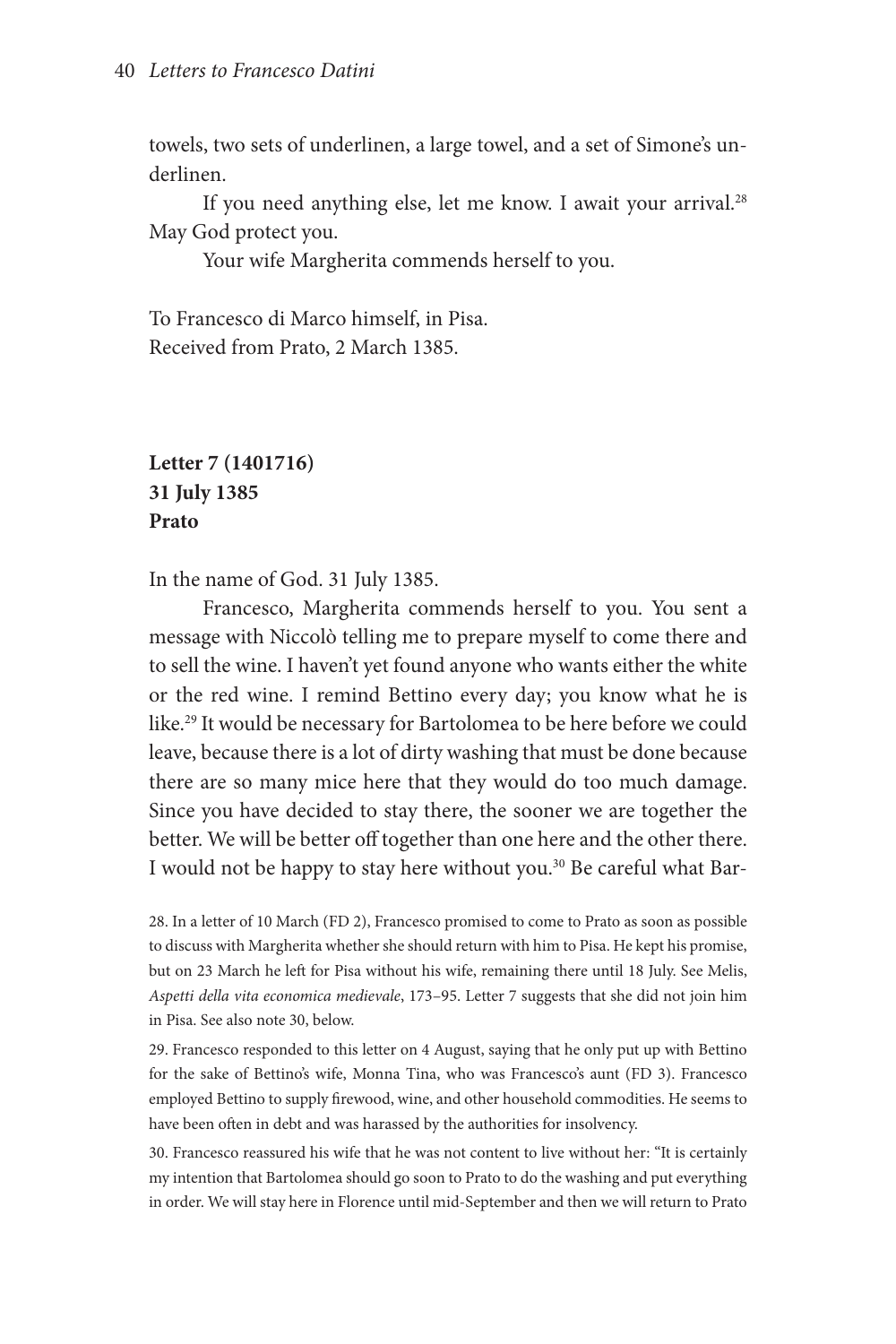tolomea does with my lengths of cloth. She is as likely as not to ruin them. I would have asked for Simone if I thought you would send him, but I know he is needed there to look after the key. I would have had him sell this wine by sending him out and about, because I have no one else to send.

Try to come as soon as you can. Remember your home and what Niccolò dell'Ammannato said so that I may have peace of mind.<sup>31</sup> Tinuccia is better now.32 I have nothing else to add for now. May God protect you always. Commend me to our friends and answer this letter, telling me which day you are arriving, because I want to welcome you properly. You could bring Niccolò dell'Ammannato, although he would not leave his serving girl behind.

From your Margherita, in Prato.

To Francesco di Marco da Prato at the Loggia of the Tornaquinci in Florence.

Received from Prato, 3 August 1385. Answered.

**Letter 8 (1401883) 17 December 1385 Florence**

In the name of God. Amen. 17 December 1385.

Francesco, Margherita sends you her greetings from Florence. I am writing this letter because I really want to know what you did about that business relating to Paolo da Pistoia.<sup>33</sup> Please avoid wor-

and stay there until All Saints' Day. Then, if it pleases God, we will go to Pisa. This time I want to give us the opportunity to rest. You can see how matters are going" (FD 3). Francesco moved to Pisa without Margherita before 16 December 1385.

<sup>31.</sup> See note 13, above.

<sup>32.</sup> Tinuccia may be Margherita's niece Caterina (Tina) di Niccolò dell'Ammannato Tecchini. She later joined the Datini household (see letter 28, for example) and was betrothed to Francesco's partner Luca del Sera on 20 May 1403.

<sup>33.</sup> Paolo d'Andrea della Torre was a merchant who had worked in Avignon. Francesco had a lawsuit against him in Pisa.